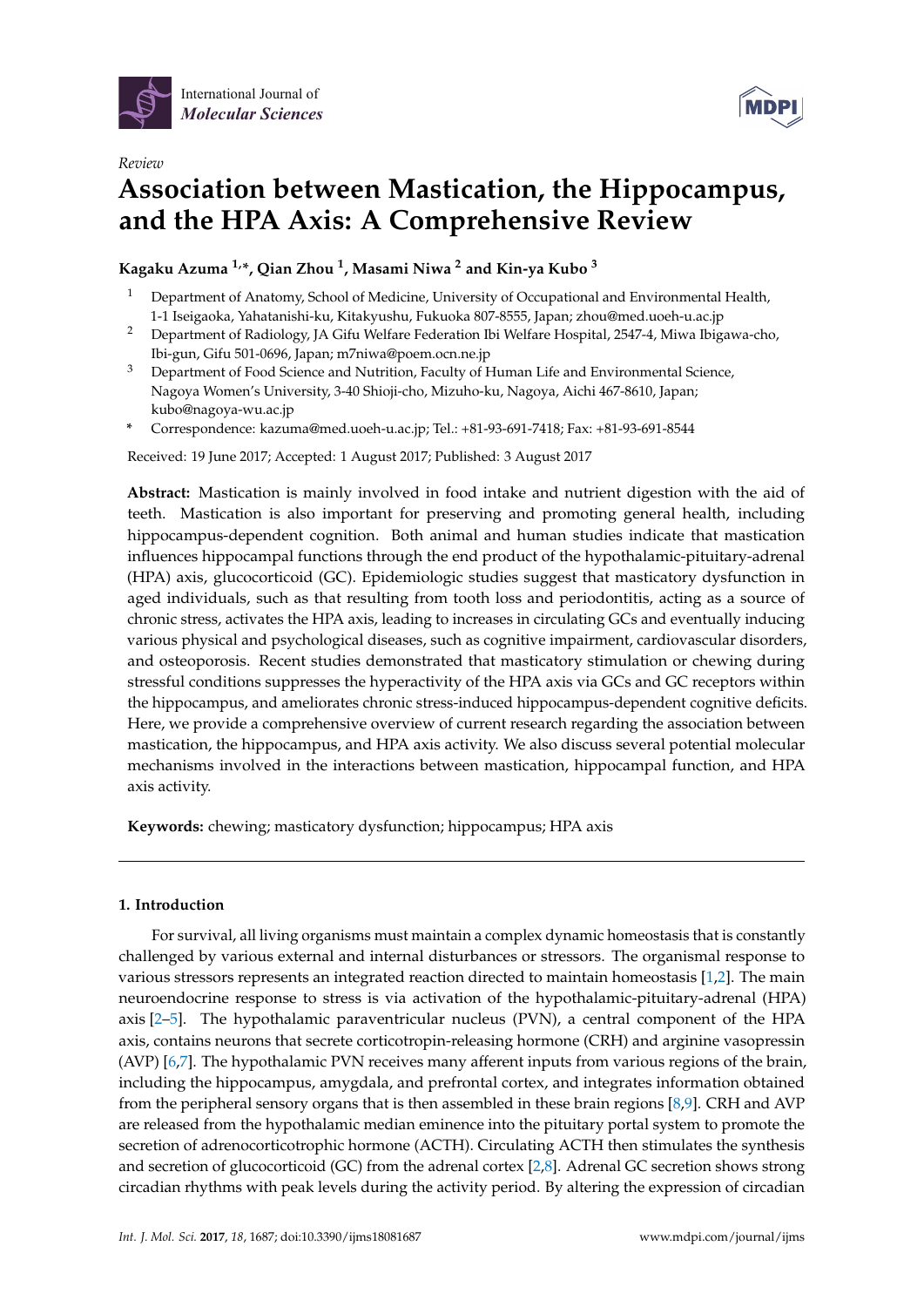genes, GCs are demonstrated to affect the circadian rhythm system in influencing daily gene expression upon exposure to stressors [\[10\]](#page-8-7). GCs include corticosterone in rodents, and cortisol, the predominant GC in humans. GCs act upon their receptors, which are present in almost all tissues and organs of the body, initiating metabolic, physiological and behavioral actions. GCs regulate a plethora of physiological processes, including intermediary metabolism, immune function, skeletal growth, cardiovascular function, reproduction, and cognition [\[11,](#page-8-8)[12\]](#page-8-9). GCs promote hepatic gluconeogenesis and increase glycogen storage in liver. Excess GC exposure causes hyperglycemia and insulin resistance [\[13\]](#page-8-10). GCs also modulate the intestinal epithelial barrier function, which is pivotal to the pathogenesis of the inflammatory bowel diseases [\[14\]](#page-8-11). Adequate activation of the HPA axis is critically important for stress adaptation. Repeated or prolonged HPA axis hyperactivity, however, is linked with numerous physiological and psychological disorders [\[6\]](#page-8-3).

Mastication is the process by which food is crushed and ground by the teeth. It is mainly involved in food intake and digestion. Mastication is highly important, not only for food intake, but also for promoting and preserving general health [\[15–](#page-8-12)[17\]](#page-8-13). Masticatory dysfunction resulting from tooth loss; periodontitis; and an inadequate vertical dimension of crowns, bridges, or dentures has physical, psychological, and social effects on the quality of life. Numerous human and animal studies indicate that masticatory dysfunction, acting as source of chronic stress, activates the HPA axis, leading to increases in circulating GC levels and precipitating various illnesses, such as hippocampus-dependent cognitive deficits, hypertension, cardiovascular disorders, and osteoporosis [\[18–](#page-8-14)[21\]](#page-8-15). Recent studies indicate that masticatory stimulation or chewing during stressful conditions can ameliorate chronic stress-induced physical and psychological disorders by suppressing HPA axis hyperactivity [\[15–](#page-8-12)[17,](#page-8-13)[22](#page-8-16)[,23\]](#page-9-0).

Masticatory stimulation has important functions related to physical, mental, and social health [\[15](#page-8-12)[,16](#page-8-17)[,24,](#page-9-1)[25\]](#page-9-2). Masticatory ability affects the nutritional state, overall health, and daily living activity, especially in the elderly population [\[26\]](#page-9-3). Many elderly adults have dental problems due to tooth loss, which is a risk factor for senile dementia [\[27](#page-9-4)[–33\]](#page-9-5). In animals, masticatory dysfunction induced by removing teeth leads to hippocampus-dependent spatial memory and learning deficits [\[15,](#page-8-12)[16,](#page-8-17)[34–](#page-9-6)[38\]](#page-9-7). Therefore, chewing appears to have an important role in maintaining hippocampus-dependent cognitive function [\[15–](#page-8-12)[17,](#page-8-13)[27\]](#page-9-4). Chewing is also an effective stress-coping behavior. Chewing or biting on objects is considered to help relieve emotional tension or stress. Rats or mice provided the opportunity to chew on wooden sticks under stressful conditions exhibit attenuated HPA axis activity and reduced circulating GC levels, which helps to prevent stress-induced cognitive deficits, gastric ulcers, and osteoporosis [\[15](#page-8-12)[,16,](#page-8-17)[20,](#page-8-18)[21,](#page-8-15)[39\]](#page-9-8). Here, we provide a comprehensive overview of the current understanding of the relationship between mastication, the hippocampus, and HPA axis activity. The organization of the HPA axis is highly conserved throughout the mammalian phylogeny and most fundamental aspects of the HPA axis are similar across the phylogenic trajectory from rodents to humans. Therefore, this review focuses largely on rodent studies.

## **2. Masticatory Dysfunction Activates the Hypothalamic-Pituitary-Adrenal (HPA) Axis**

Previous studies using animal models elucidated a possible link between masticatory dysfunction and HPA axis activity [\[15–](#page-8-12)[17\]](#page-8-13). Masticatory dysfunction activates the HPA axis, affecting physical, psychological, and social health, contributing to senile dementia, Alzheimer's disease, and a declining quality of life in the elderly. Tooth loss and inappropriate vertical dimensions of crowns, bridges, or dentures can induce masticatory dysfunction in humans. Masticatory dysfunction may cause bruxism, headache, or pain in the masticatory muscles and temporomandibular joint, and general malaise [\[26,](#page-9-3)[30,](#page-9-9)[33,](#page-9-5)[40\]](#page-9-10). Masticatory dysfunction sustainably activates the HPA axis and increases circulating GC levels. The continuous increase in circulating GC levels induced by masticatory dysfunction disrupts the negative feedback system of the HPA axis, further enhancing the secretion of GCs.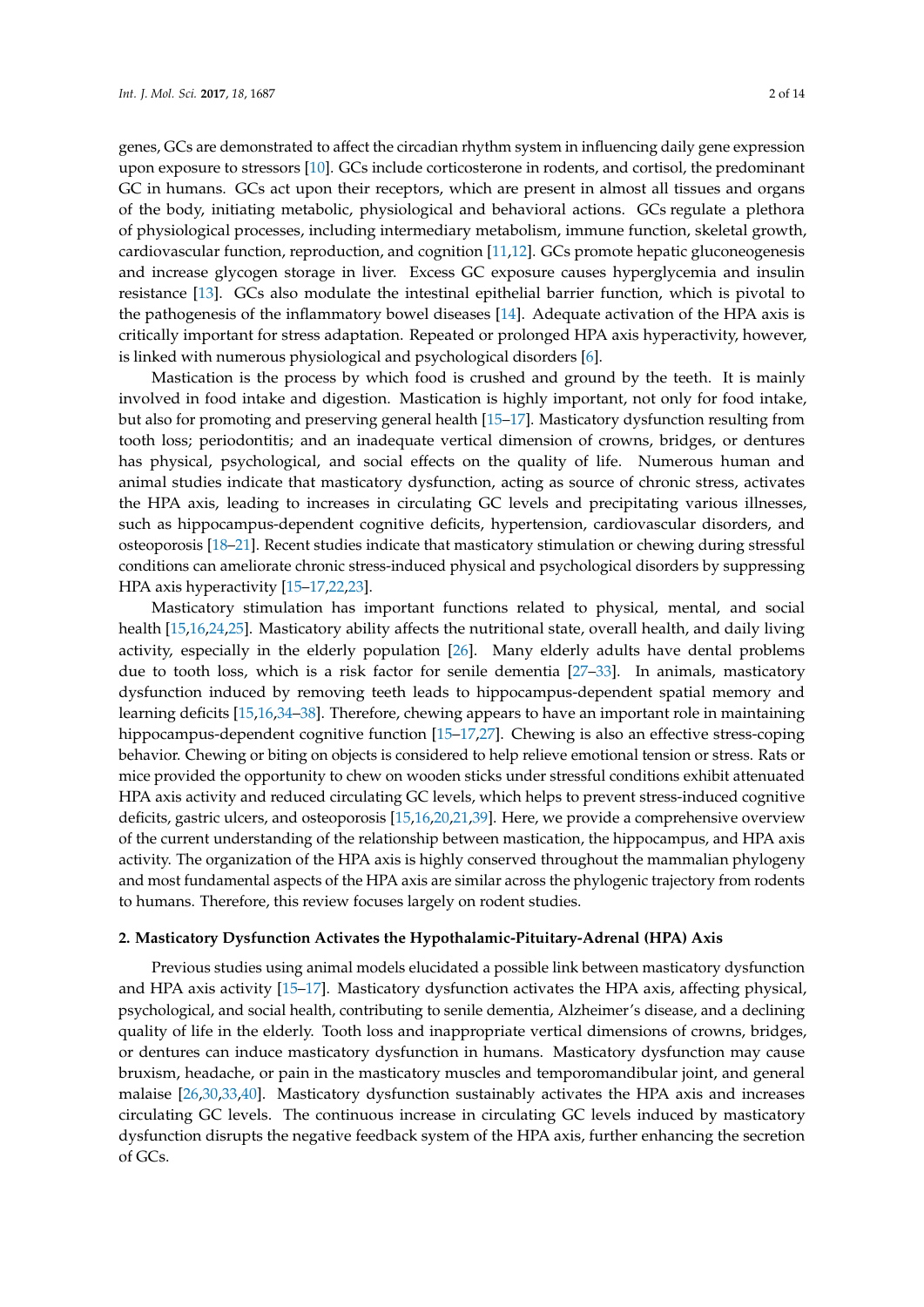Animal studies suggest an association between occlusal disharmony, stress, and HPA axis activation. Experimental occlusal disharmony in animals induced by applying adhesive to the molar teeth, attaching acrylic caps at the incisors, or inserting occlusal splints in the maxilla, quickly increases the circulating and urine corticosterone levels as acute stress responses that persist for weeks. In monkeys, urinary cortisol excretion rates are elevated by the insertion of occlusal splints [\[41\]](#page-9-11). In rats, occlusal disharmony produced by placing acrylic caps on both lower incisors increases circulating corticosterone levels [\[42\]](#page-9-12). In mice, occlusal disharmony is induced by the bite-raising procedure performed under anesthesia, in which the vertical dimension of the bite is raised by approximately 0.1 mm by applying ultraviolet-ray polymerization resin to the upper molars after treatment with a single bond dental adhesive system [\[37,](#page-9-13)[38](#page-9-7)[,43](#page-10-0)[–47\]](#page-10-1). Eight days after the procedure, the HPA axis is activated and the circulating corticosterone levels are increased, with significant increases detected only in old bite-raised mice [\[15](#page-8-12)[,17](#page-8-13)[,35,](#page-9-14)[37\]](#page-9-13). Masticatory dysfunction may not affect HPA axis activity in young mice, as the brain receives rich sensory inputs continuously through the peripheral sensory organs and vigorous locomotor activity to maintain its function. In old age, however, senesced peripheral organs and decreased locomotor activity do not provide sufficient sensory input to maintain the normal feedback regulation of the HPA axis, leading to HPA axis hyperactivity [\[5](#page-8-2)[,48](#page-10-2)[,49\]](#page-10-3). These findings suggest that masticatory dysfunction induced by bite-raised condition or occlusal disharmony results in HPA hyperactivity, and increased circulating GC levels. The sustained increase in circulating GC levels by masticatory dysfunction impairs negative feedback regulation of the HPA axis.

#### *2.2. Tooth Extraction and the HPA Axis*

Tooth loss due to dental caries and periodontitis are common in the elderly population. Permanent tooth loss decreases the somatosensory stimuli from the oral cavity, inducing sustained increases in circulating GCs. Several studies demonstrated that loss of molar teeth for a long period of time in rodents induces chronic psychological stress [\[36,](#page-9-15)[50](#page-10-4)[–57\]](#page-10-5). We used dental tweezers to bilaterally remove the maxillary molars in senescence accelerated mouse prone 8 (SAMP8) mice at the age of one month [\[34](#page-9-6)[–36](#page-9-15)[,50](#page-10-4)[–53](#page-10-6)[,57–](#page-10-5)[59\]](#page-10-7). SAMP8 mice undergo normal maturation up to the age of six months, and then exhibit accelerated aging with a median life span of 12 months compared with two or three years for other strains. SAMP8 mice are a proposed experimental murine model for human senile dementia [\[34–](#page-9-6)[36,](#page-9-15)[50–](#page-10-4)[53](#page-10-6)[,57](#page-10-5)[–59\]](#page-10-7). Circulating corticosterone levels were measured in young, adult, and old mice after tooth extraction. The results demonstrated that circulating corticosterone levels increase with age. The circulating corticosterone levels were not significantly different between the young control and toothless mice, whereas circulating corticosterone levels were significantly higher in adult and old toothless mice than in the age-matched control mice [\[15,](#page-8-12)[16,](#page-8-17)[55\]](#page-10-8). As chronic stress causes a significant increase in the circulating corticosterone levels, we consider that tooth loss may act as chronic stressor in adult and aged SAMP8 mice [\[20,](#page-8-18)[35,](#page-9-14)[57](#page-10-5)[,59\]](#page-10-7).

### *2.3. Masticatory Dysfunction and Hippocampal Function*

Many reports link stress and reduced hippocampal neurogenesis. Acute and chronic stress exposure impairs hippocampal neurogenesis, reduces progenitor cell proliferation, and suppresses neuronal differentiation and cell survival in the hippocampal dentate gyrus [\[15](#page-8-12)[,16,](#page-8-17)[45,](#page-10-9)[47,](#page-10-1)[58\]](#page-10-10). In addition to these direct effects of acute and chronic stress on hippocampal progenitor cells in affected animals, prenatal stress and exposure to excess GCs in utero alter the brain development and maturation of littermates, which can result in adverse consequences in later adult life, reducing the lifespan of neurogenesis in the hippocampal dentate gyrus, and leading to hippocampus-dependent cognitive deficits [\[21](#page-8-15)[–23\]](#page-9-0). These findings indicate that stress not only affects adult hippocampal neurogenesis, but also has a transgenerational effect through transmitted epigenetic mechanisms, leading to lifelong effects in littermates when the pregnant mother is exposed to stressful conditions [\[60\]](#page-10-11).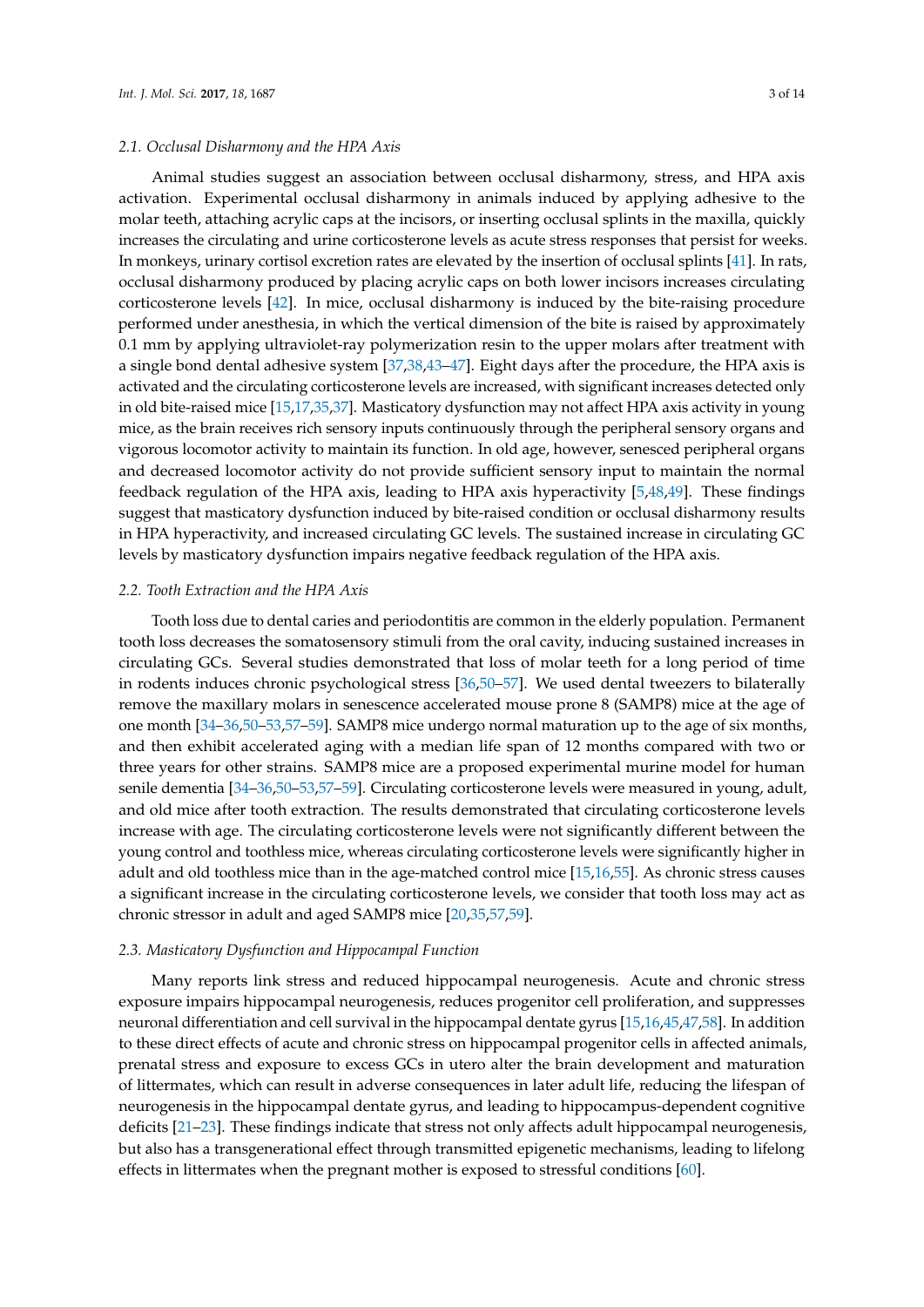Animal studies demonstrated that the circulating corticosterone levels are significantly higher in toothless and bite-raised mice than in control mice. Pretreatment with metyrapone, a corticosterone synthesis inhibitor that suppresses the stress-induced increase in circulating corticosterone levels, prevents the toothless condition-induced increase in circulating corticosterone [\[51\]](#page-10-12). Chronic stress induces adrenal gland enlargement and increases circulating corticosterone levels [\[20,](#page-8-18)[61,](#page-10-13)[62\]](#page-11-0). Adrenalectomy abolishes stress-induced bone loss, implicating corticosterone in this effect [\[62\]](#page-11-0). GC-induced osteoporosis is the most common form of secondary osteoporosis. GCs have detrimental effects on bone by suppressing osteoblastic bone formation and activating osteoclastic bone resorption via glucocorticoid receptors (GRs) in bone cells.

Sustained masticatory dysfunction induced by the toothless condition at an early age accelerates the aging process of hippocampus-dependent cognitive function at an advanced age. Circulating corticosterone levels are significantly higher in mature and old toothless mice. As chronic stress causes a significant increase in circulating corticosterone, we consider that tooth loss early in life may act as chronic stressor in adult and aged mice. Emerging evidence from neuroimaging studies suggests that masticatory dysfunction causes hippocampus-dependent cognitive impairment [\[63,](#page-11-1)[64\]](#page-11-2). Converging evidence from animal studies indicates that masticatory dysfunction induced by occlusal disharmony or tooth extraction impairs spatial memory and learning ability in rats and mice [\[15–](#page-8-12)[17,](#page-8-13) [37](#page-9-13)[–40,](#page-9-10)[48](#page-10-2)[–51,](#page-10-12)[53–](#page-10-6)[55\]](#page-10-8). These animals are able to bite, but masticatory function is markedly impaired, thus causing degenerative alterations of the periodontal sensory receptors [\[48\]](#page-10-2). Morphologic studies revealed that hippocampal neurons, dendritic spines, and post-synaptic densities are significantly decreased in toothless or bite-raised rodents [\[23,](#page-9-0)[34,](#page-9-6)[35,](#page-9-14)[37,](#page-9-13)[38,](#page-9-7)[43,](#page-10-0)[45,](#page-10-9)[47\]](#page-10-1). Immunohistochemical studies revealed that prolonged masticatory dysfunction suppresses neurogenesis in the hippocampal dentate gyrus. Toothless or bite-raised animals exhibit significantly reduced neuronal proliferation, newborn cell survival, and cell differentiation in the hippocampal dentate gyrus in an age-dependent manner [\[22](#page-8-16)[,45](#page-10-9)[,47](#page-10-1)[,58,](#page-10-10)[59\]](#page-10-7). Experiments using the Morris water maze test showed that toothless and bite-raised animals have significantly longer escape latencies and impaired spatial memory and learning ability [\[22](#page-8-16)[,23](#page-9-0)[,43,](#page-10-0)[45,](#page-10-9)[47](#page-10-1)[,58](#page-10-10)[,59\]](#page-10-7). These findings suggest that masticatory dysfunction impairs cell proliferation in the hippocampal dentate gyrus, causing hippocampus-dependent cognitive deficits.

### *2.4. Molecular Links between Masticatory Dysfunction and HPA Axis Hyperactivity*

The hippocampus and other limbic system structures comprise the neural circuitry that forms an adaptive response to stress through communicating with other brain structures, such as the hypothalamus and prefrontal cortex [\[65\]](#page-11-3). The neurogenesis of the hippocampal dentate gyrus is also critical for hippocampus-mediated negative modulation of the HPA axis [\[66\]](#page-11-4). Previous studies demonstrated that bite-raised animals have increased circulating corticosterone levels associated with spatial learning deficits [\[37,](#page-9-13)[43–](#page-10-0)[47\]](#page-10-1). CRH and AVP are secreted by parvocellular neurons in the hypothalamic PVN, and regulate pituitary ACTH secretion. AVP alone only weakly induces ACTH secretion, but it has synergistic actions with CRH and helps to sustain the pituitary response during chronic stress. The parvocellular PVN contains two populations of CRH neurons, one containing CRH alone and the other colocalized with AVP [\[7,](#page-8-4)[9\]](#page-8-6). Secretion of CRH and AVP is stimulated by acute stress. In repeated or chronic stress conditions, neurons in which CRH and AVP colocalize preferentially secrete AVP. An in situ hybridization study showed that the bite-raising procedure in mice induces a rapid increase in CRH mRNA expression and a slower increase in AVP mRNA expression in the hypothalamic parvocellular PVN. Exposure to a novel stress in the bite-raised condition further reinforces the CRH stress response. Consequently, masticatory dysfunction induced by the bite-raised condition may be a risk factor for hypersensitivity to novel stress [\[46\]](#page-10-14).

Sustained stress, such as tooth loss and occlusal disharmony via GC hypersecretion, induces hippocampal damage. The stress response is also modulated by a number of neurotransmitters and neuropeptides that interact with the HPA axis (Figure [1\)](#page-4-0). The molecular interactive link between GCs and the cholinergic system contributes to stress-induced hippocampus-dependent cognitive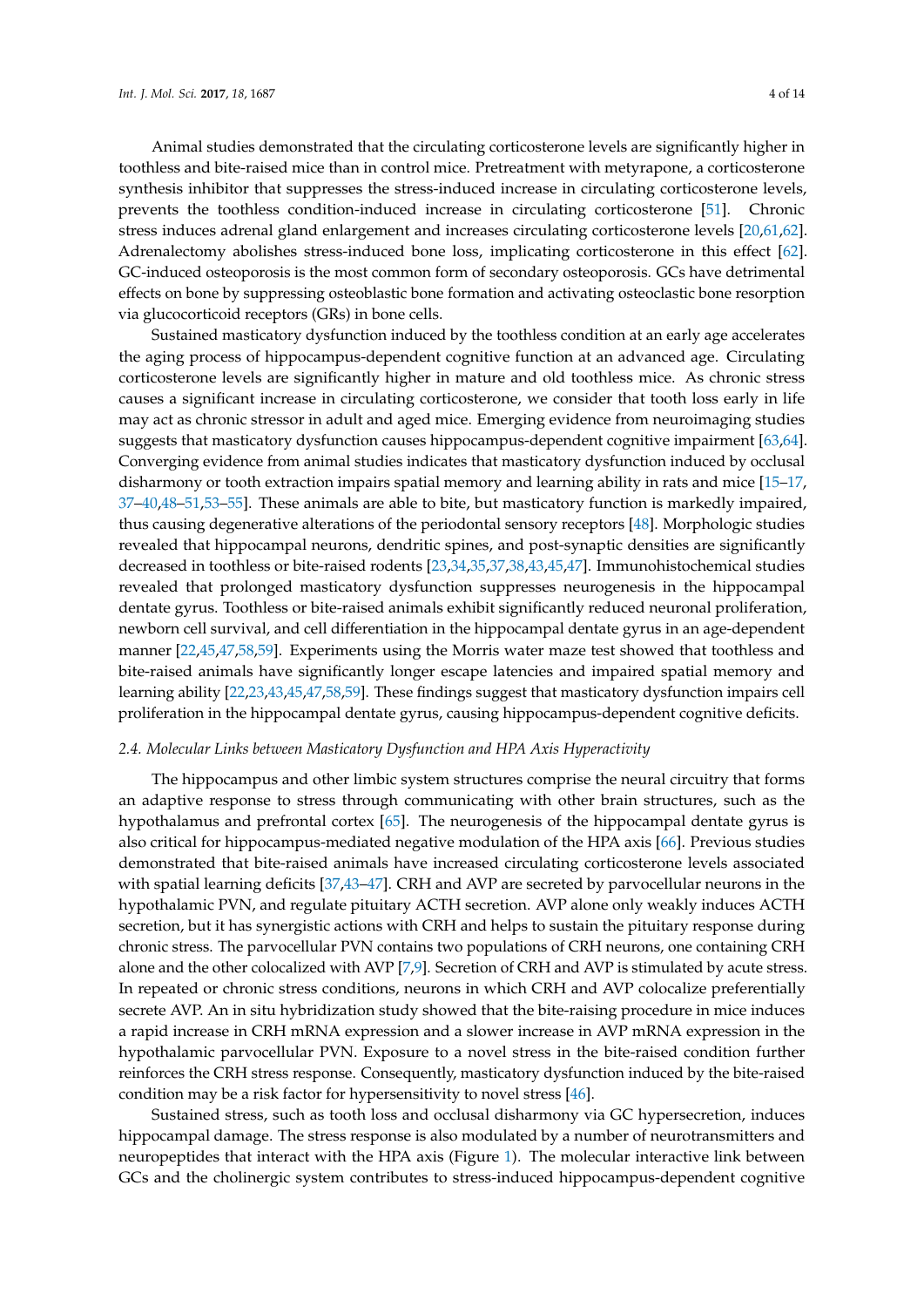deficits with aging [\[17](#page-8-13)[,67\]](#page-11-5). Basal forebrain cholinergic neurons provide inputs to the hippocampus. The hippocampus along with cholinergic innervation from the basal forebrain is involved in regulating the stress response of the HPA axis. Stress suppresses the septohippocampal cholinergic pathway, which causes acetylcholine-mediated responses by stimulating HPA axis activity  $[68]$ . In toothless or bite-raised aged mice, the number of choline acetyltransferase-immunopositive neurons in the medial septal nucleus is decreased. Hippocampal acetylcholine release, acetyltransferase, and choline acetyltransferase activity are significantly decreased in old animals with masticatory dysfunction [\[35,](#page-9-14)[44\]](#page-10-15). Masticatory dysfunction in young animals, however, has few effects, indicating an age-dependent decline in the hippocampal cholinergic system. These findings indicate a possible dependent decline in the hippocampal cholinergic system. These findings indicate a possible intricate intricate interaction between  $\mathrm{GCs}$ , the HPA axis, and the septohippocampal cholinergic pathway. function  $\left[\frac{3}{2}5,4\right]$ . Masticatory dysfunction in young animals, however, has few effects, indi-

<span id="page-4-0"></span>

Figure 1. Simplified diagram showing the relationship between mastication, the hippocampus, and hypothalamic-pituitary-adrenal (HPA) axis activity. Masticatory dysfunction, acting as a suppresses hippocampal choline and histamine levels, and elevates catecholamine, serotonin, nitric stressor, suppresses hippocampal choline and histamine levels, and elevates catecholamine, serotonin, stre nitric oxide (NO) levels, and mineralocorticoid receptor (MR) expression, and then reduces the hippocampal glucocorticoid receptor (GR) expression, leading to hypersecretion of hypothalamic corticotropin-releasing hormone (CRH) and arginine vasopressin (AVP), and HPA axis hyperactivity. Masticatory stimulation suppresses the hyperactivity of the HPA axis and thus ameliorates stress-induced disorders. ACTH, adrenocorticotrophic hormone; GC, glucocorticoid.

Nitric oxide (NO) is produced by nitric oxide synthase (NOS), including endothelial NOS, inducible NOS, and neuronal NOS (nNOS), which is the main form expressed in the brain, localized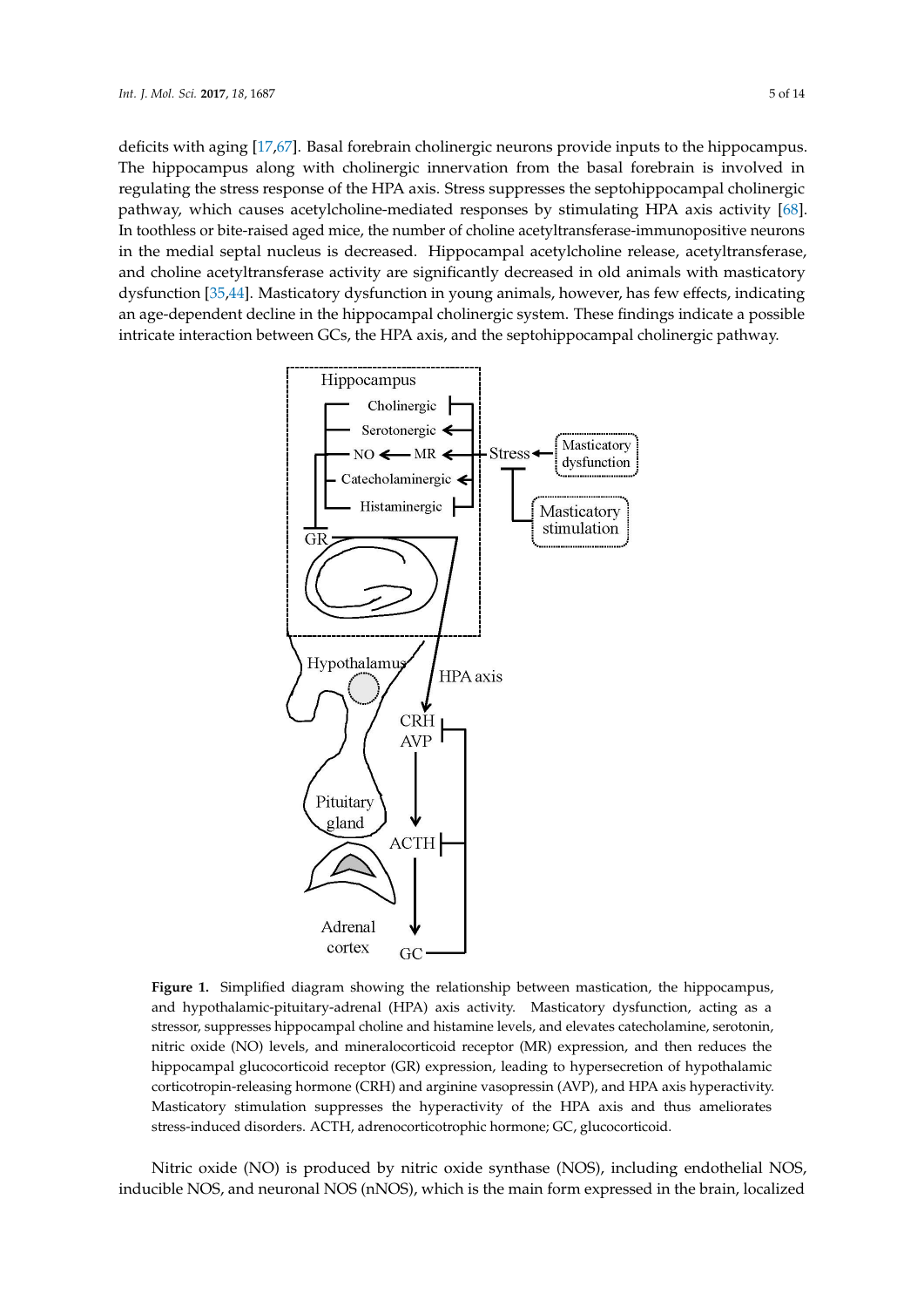to the sites of neuronal proliferation and migration in the hippocampal dentate gyrus and forebrain subventricular zone. The nNOS-derived NO has multiple functions, including neurogenesis, synaptogenesis, and neural plasticity [\[69\]](#page-11-7). It is implicated in the regulation of various behavioral, cognitive, and emotional processes. Animals exposed to prolonged or chronic stress have elevated corticosterone levels in both the hippocampus and hypothalamus [\[70\]](#page-11-8). The balance between the GR and mineralocorticoid receptor (MR) expression levels is considered an important factor in resilience to stress. GRs and MRs are highly colocalized in the hippocampus of almost all species. MRs bind GCs with high affinity and thus are already occupied at low GC levels. GRs, in contrast, have 10-fold lower affinity and are therefore only occupied under conditions of high GC levels [\[71\]](#page-11-9). GRs are widely distributed throughout the brain, while MRs localize mainly in limbic brain structures, like the hippocampus, lateral septum, amygdala, hypothalamus, and medial prefrontal cortex [\[72\]](#page-11-10). Hippocampal nNOS upregulation by GCs is dependent on MR activation. There are no obvious differences in the GR expression levels between the hippocampus and hypothalamus. MR expression in the hippocampus, however, is markedly higher than that in the hypothalamus. MR selectivity of the hippocampal nNOS expression may result, however, as MRs bind GCs with higher affinity than GRs.

Animals exposed to chronic stress initially exhibit increased MR expression [\[73\]](#page-11-11) and nNOS in the hippocampus, impaired hippocampal neurogenesis, and hippocampus-dependent behavioral changes. These alterations are prevented and reversed in mutant mice lacking the nNOS gene and in mice receiving the nNOS inhibitor [\[74\]](#page-11-12). Recent studies showed that exposure to chronic stress upregulates hippocampal nNOS expression by activating MR expression, leading to downregulation of the hippocampal GRs via cyclic guanosine monophosphate (cGMP)-dependent and cGMP-independent mechanisms [\[70\]](#page-11-8). Chronic stress-induced elevation of hypothalamic CRH secretion by hippocampal corticosterone microinjection is not due to hypothalamic nNOS alteration [\[75\]](#page-11-13). Consequently, it is conceivable that alterations of the hippocampal GR expression level contribute to hyperactivity of the HPA axis under chronic stress. The increased hippocampal corticosterone level activates the MR-nNOS-NO signaling pathway, causing disruption of GR expression, and finally inducing the hyperactivity of the HPA axis [\[70,](#page-11-8)[76\]](#page-11-14). The elevated CRH secretion will persistently stimulate HPA axis activity, eventually leading to increased circulating GC levels [\[77\]](#page-11-15). Repeated or chronic exposure to GCs has detrimental effects on the brain, especially the hippocampus, which is essential for HPA axis restraint, as well as memory and cognitive consolidation.

The hippocampus receives serotonin (5-HT) neuronal projections from the raphe nucleus, which is the major origin of the central 5-HT system. Expression and function of the hippocampal GRs and MRs are regulated by central 5-HT receptors [\[78](#page-11-16)[,79\]](#page-11-17). Stressful stimuli increase hippocampal 5-HT release and turnover. Some of the changes in MR and GR expression may be mediated, at least in part, by an increase in the hippocampal 5-HT levels [\[78\]](#page-11-16). Accumulated evidence indicates that depressed patients exhibit 5-HT1 and 5-HT2 receptor function abnormalities, which may then act to dysregulate HPA axis function. As the rate-limiting enzyme for the synthesis of central 5-HT, tryptophan hydroxylase 2 (TPH2) is a key player in the modulation of 5-HT neurotransmission and is thus a potential target for therapeutic treatment of psychiatric disorders [\[78–](#page-11-16)[80\]](#page-11-18). GCs affect TPH2 expression and 5-HT neurotransmission in mice and rats. Expression of the *TPH2* gene is sensitive to various stresses, because of the stress-induced increases in GC levels [\[81\]](#page-11-19). Conflicting findings are reported regarding the effect of stress-exposure on TPH2 expression in the animal brain. Exposure of mice to chronic stress elevates *TPH2* mRNA expression in the dorsal raphe and median raphe nuclei [\[79\]](#page-11-17). In contrast, repeated treatment with GCs decreases raphe *TPH2* mRNA expression in mice [\[82\]](#page-11-20). These findings emphasize the relevance of *TPH2* gene expression to the stress response. TPH2 plays an important role in the regulation of 5-HT neurotransmission and is closely related to the stress response.

## **3. Masticatory Stimulation Preserves Hippocampal Function**

Several human studies indicate that masticatory stimulation or chewing modifies the effects of stress and is effective for preserving hippocampus-dependent cognitive function, which deteriorates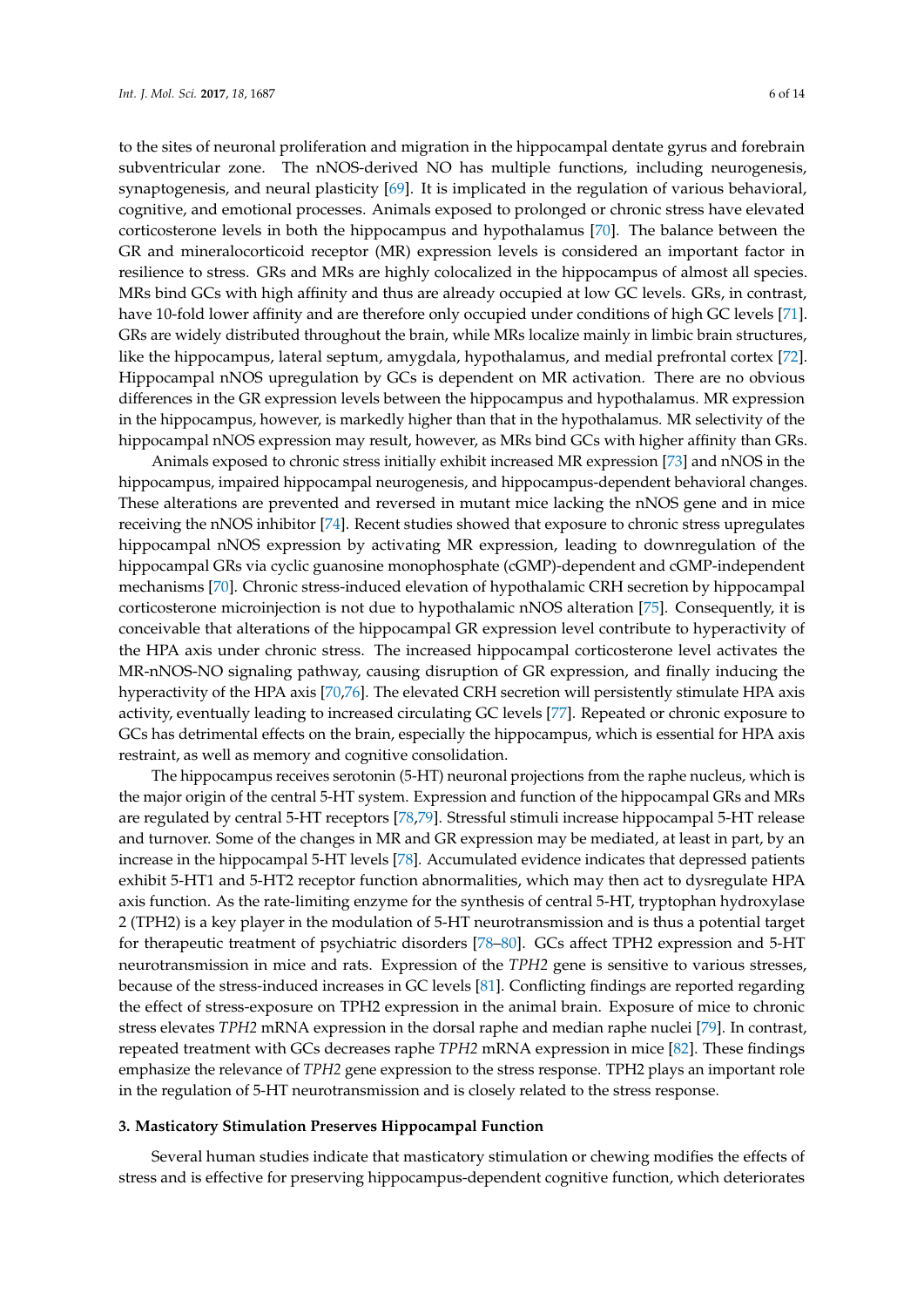with aging. Population-based studies demonstrated an association between masticatory ability or oral health and cognitive functions [\[27](#page-9-4)[–33\]](#page-9-5). Animal studies indicate that actively chewing on a wooden stick during immobilization stress ameliorates the stress-induced impairment of synaptic plasticity and prevents stress-induced noradrenaline release in the amygdala [\[15,](#page-8-12)[16\]](#page-8-17). Previous studies suggested that the prefrontal cortex dominantly regulates the stress response system, including the HPA axis. Gum-chewing influences the brain physiological and psychological responses, and evokes activation of the prefrontal cortex. Activation of the prefrontal cortex might also influence HPA axis activities [\[83\]](#page-11-21). Chewing increases cerebral blood flow and might thus decrease the risk of cognitive impairments [\[84\]](#page-12-0). Chewing itself may positively affect cerebral blood flow, alleviate stress, and therefore enhance cognitive function. A functional magnetic resonance imaging study indicated that chewing influences cerebellar function, which is involved in chewing rhythmicity and motor control motivated by proprioceptive inputs. The enhanced cerebellar function during chewing may also improve hippocampus-dependent cognition [\[63](#page-11-1)[,64\]](#page-11-2).

Chewing is an effective stress-coping behavior. When exposed to inescapable stressors, animals assume coping behaviors, such as chewing, that attenuate some elements of the stress response. Animal studies have demonstrated that chewing or biting wooden sticks during immobilization or restraint stress decreases the stress-induced circulating corticosterone levels and attenuates HPA axis hyperactivity, which helps to prevent the stress-induced formation of gastric ulcers, deficits in spatial learning ability, and bone loss [\[15](#page-8-12)[–17](#page-8-13)[,20–](#page-8-18)[23\]](#page-9-0). As the hippocampus is a target region for stress hormones, regulating its feedback control system, attenuated hippocampal function may further lead to unregulated corticosterone secretion [\[15](#page-8-12)[,16\]](#page-8-17).

Animal studies have also demonstrated that a soft diet suppresses hippocampal neurogenesis, while subsequent hard diet feeding improves neurogenesis in mice [\[85\]](#page-12-1). Hippocampus-dependent spatial learning deficits induced by the toothless condition are considerably improved by restoring lost teeth with artificial crowns, even in aged mice [\[50\]](#page-10-4). Chewing under immobilization or restraint stress reverses the stress-induced impairments in neurogenesis in the hippocampal dentate gyrus and attenuates the effect of stress on cognitive function [\[15,](#page-8-12)[16,](#page-8-17)[22,](#page-8-16)[23\]](#page-9-0). Chewing under various stress conditions significantly suppresses the stress-induced elevation of CRH expression in the hypothalamic PVN. Chewing activates the hippocampal GR-immunopositive neurons suppressed by stress, thus improving disrupted HPA axis activity [\[86–](#page-12-2)[88\]](#page-12-3).

A possible molecular mechanism for chewing-induced alterations in hippocampus-related changes is the brain histaminergic reaction. Chewing under stress stimulates histaminergic neurons in the tuberomammillary nucleus (TMN). Axons of histaminergic neurons in the TMN project widely throughout the brain, including the hippocampus [\[89\]](#page-12-4). Activation of the mesencephalic trigeminal nucleus by chewing stimulates histaminergic neurons in the TMN of the posterior hypothalamus, thereby increasing histamine levels within the brain [\[90](#page-12-5)[,91\]](#page-12-6). Electrical stimulation of the TMN enhances hippocampal histamine levels [\[92\]](#page-12-7). Chewing-induced increases in hippocampal histamine levels might rescue stress-attenuated hippocampal synaptic plasticity and hippocampus-dependent cognitive processes via facilitating *N*-methyl-D-aspartate receptor activity [\[17,](#page-8-13)[93\]](#page-12-8). Blockade of histamine H1 receptors antagonizes the effect of chewing on synaptic plasticity [\[94\]](#page-12-9), suggesting that chewing induces increases in hippocampal histamine levels, and restores the stress-attenuated hippocampal memory processes mediated by histamine H1 receptors.

Masticatory stimulation during stress prevents stress-induced noradrenaline release within the amygdala [\[94,](#page-12-9)[95\]](#page-12-10). Using Fos-immunoreactivity as a measure of neuronal activation, Stalnaker et al. [\[96\]](#page-12-11) found that chewing during stress suppresses Fos expression in the amygdala and increases Fos expression in the prefrontal cortex, where they previously demonstrated a chewing-attenuated dopaminergic response to stress [\[97\]](#page-12-12). As the prefrontal cortex plays a pivotal role in cognition and affective processes, and as dopaminergic neurotransmission in this region is regulated by the amygdala, these findings suggest that chewing suppresses neuronal transmission in the amygdala to further attenuate stress-related dopamine release in the prefrontal cortex. Chewing during stress leads to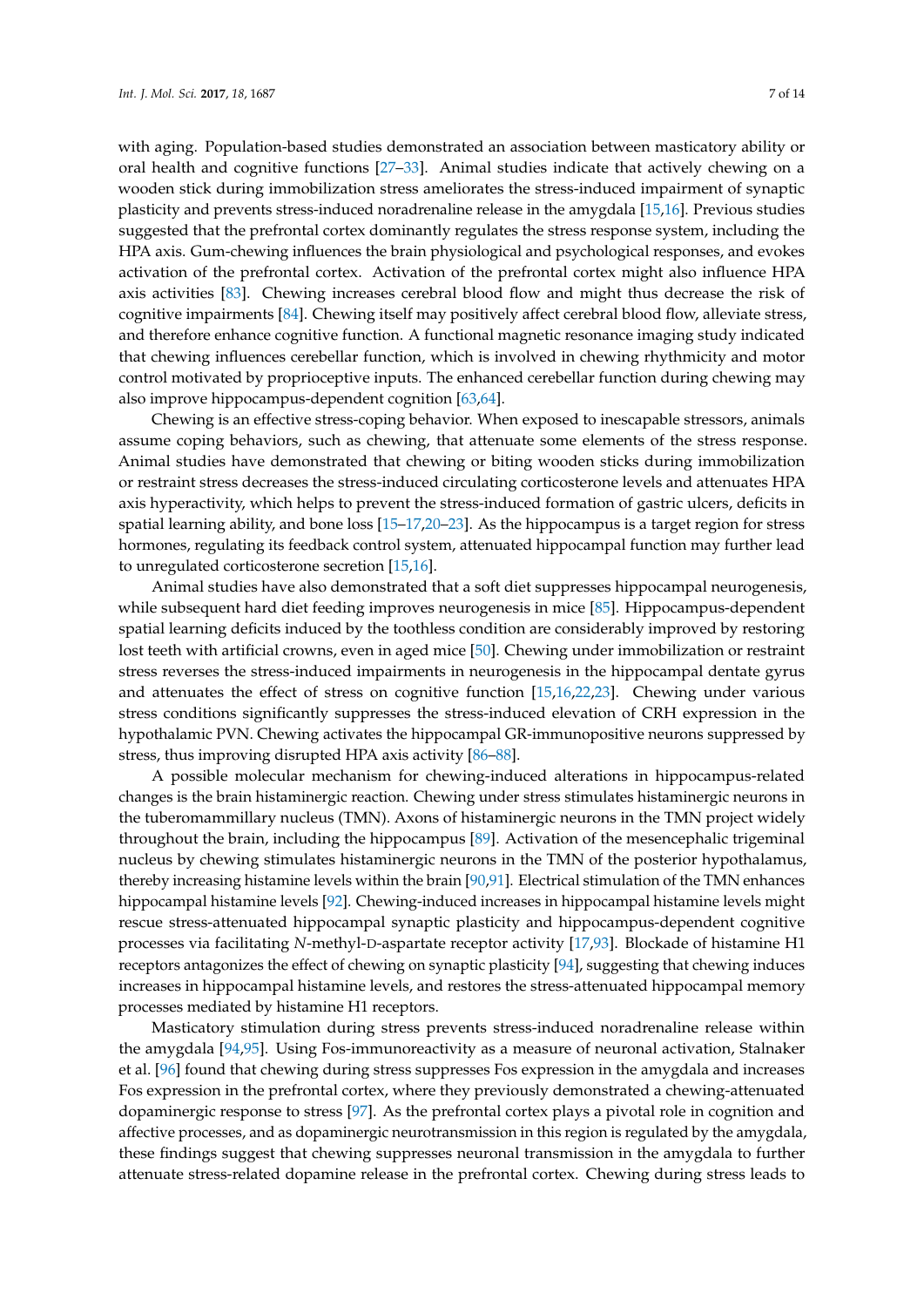rapid recovery of nigrostriatal dopaminergic activity to the resting level [\[98\]](#page-12-13). These findings provide evidence that masticatory stimulation modulates catecholaminergic neurotransmission in the brain to regulate the perception of stress, possibly altering affective states.

#### **4. Masticatory Stimulation Attenuates HPA Axis Activation**

Like occlusal disharmony and tooth loss, immobilization and restraint act as stressors, activating the HPA axis. Restraint stress induced by placing mice in a ventilated plastic restraint tube in which they can move back and forth, but not turn around, significantly increases circulating corticosterone levels. Restrained mice allowed to chew on a wooden stick as masticatory stimulation simultaneously during the experimental period exhibit an attenuated increase in circulating corticosterone levels [\[20,](#page-8-18)[22,](#page-8-16)[23\]](#page-9-0). Increases in circulating ACTH and corticosterone levels induced by immobilization stress are suppressed by chewing a wooden stick [\[99,](#page-12-14)[100\]](#page-12-15). Masticatory stimulation or chewing during stressful conditions suppresses the hyperactivity of the HPA axis (Figure [1\)](#page-4-0). In rodents, chewing or biting on wooden sticks under various stressful conditions, such as immobilization, restraint, cold exposure, and tail pinch, attenuates the secretion of ACTH [\[17,](#page-8-13)[99](#page-12-14)[–101\]](#page-12-16) and increases in circulating corticosterone levels.

Recent studies reported that rodents given wooden sticks to chew under stressful conditions have attenuated stress-induced memory impairment and hippocampal GR expression [\[63](#page-11-1)[,64,](#page-11-2)[85,](#page-12-1)[86\]](#page-12-2). Chronic stress causes the downregulation of GR expression and inhibition of the negative feedback system from the hippocampus to the HPA axis [\[102\]](#page-12-17). Masticatory stimulation under stressful conditions significantly suppresses the stress-induced increase of CRH expression in the hypothalamic PVN [\[103\]](#page-13-0). Masticatory stimulation could attenuate the hyperactivity of the HPA axis, improve the ability to cope with stress, and alleviate chronic stress-induced hippocampus-dependent cognitive deficits. Aging is associated with an increase in the variability and disturbances in the HPA axis. Hyperactivity of the HPA axis is detected at all levels of the HPA organization with aging [\[104\]](#page-13-1). Gum chewing reportedly improves the performance of memory recall in elderly subjects, but not in young subjects [\[17,](#page-8-13)[63,](#page-11-1)[64\]](#page-11-2). Masticatory stimulation is more effective in aged animals compared with young animals, as reported previously [\[15](#page-8-12)[,16\]](#page-8-17). Effects of masticatory stimulation on HPA axis activity via the hippocampus involve multiple pathways, including the peripheral sensory nervous inputs, stress hormones and their receptors, a number of neurotransmitters and neuropeptides, and the autonomic nervous system (Figure [1\)](#page-4-0). Elucidation of the precise mechanism is anticipated in the near future.

### **5. Conclusions**

Mastication plays an important role in regulating HPA axis activity and conserving hippocampus-dependent cognitive function. Masticatory dysfunction leads to hippocampal impairment through inducing hyperactivity of the HPA axis and various neural circuits, leading to hippocampus-dependent spatial learning and memory deficits. Masticatory stimulation or chewing during stress conditions could improve stress-induced hippocampal neurogenesis, synaptic plasticity, and cognitive function by attenuating stress hormones and their receptors, HPA axis activity, and several signaling pathways. Therefore, masticatory stimulation might be an effective method for modulating the normal feedback mechanism of the HPA axis and preventing various stress-induced disorders, especially in older people.

The association between mastication, stress, hippocampus, and the HPA axis activity is complicated, involving catecholaminergic, cholinergic, histaminergic, and 5-HT neurotransmitter systems; NO signaling; and alterations of MR and GR expression. Further studies are needed to clarify the detailed mechanisms underlying the HPA axis activity mediated by mastication.

**Acknowledgments:** This work was supported in part by a Grant-in-Aid for Scientific Research (KAKENHI 15K15761, 16H05560, and 17K11772) from the Japan Society for the Promotion of Science.

**Conflicts of Interest:** The authors declare no conflict of interest.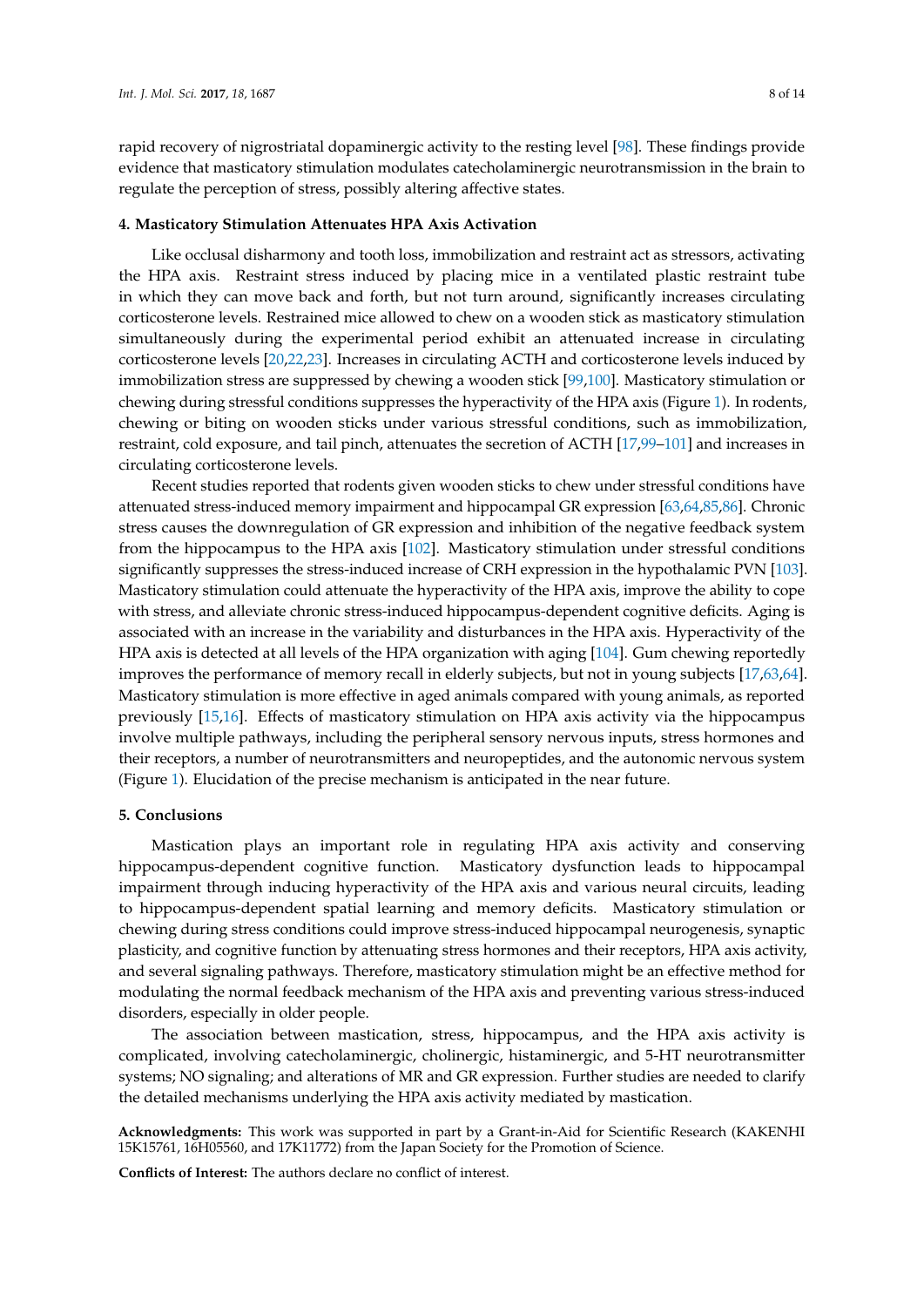# **References**

- <span id="page-8-0"></span>1. McCarty, R. Learning about stress: Neural, endocrine and behavioral adaptations. *Stress* **2016**, *19*, 449–475. [\[CrossRef\]](http://dx.doi.org/10.1080/10253890.2016.1192120) [\[PubMed\]](http://www.ncbi.nlm.nih.gov/pubmed/27294884)
- <span id="page-8-1"></span>2. Herman, J.P.; McKlveen, J.M.; Ghosal, S.; Kopp, B.; Wulsin, A.; Makinson, R.; Scheimann, J.; Myers, B. Regulation of the hypothalamic-pituitary-adrenocortical stress response. *Compr. Physiol.* **2016**, *6*, 603–621. [\[PubMed\]](http://www.ncbi.nlm.nih.gov/pubmed/27065163)
- 3. Myers, B.; McKlveen, J.M.; Herman, J.P. Neural regulation of the stress response: The many faces of feedback. *Cell. Mol. Neurobiol.* **2012**, *32*, 683–694. [\[CrossRef\]](http://dx.doi.org/10.1007/s10571-012-9801-y) [\[PubMed\]](http://www.ncbi.nlm.nih.gov/pubmed/22302180)
- 4. Herman, J.P. Neural control of chronic stress adaptation. *Front. Behav. Neurosci.* **2013**, *7*, 61. [\[CrossRef\]](http://dx.doi.org/10.3389/fnbeh.2013.00061) [\[PubMed\]](http://www.ncbi.nlm.nih.gov/pubmed/23964212)
- <span id="page-8-2"></span>5. Aguilera, G. HPA axis responsiveness to stress: Implications for healthy aging. *Exp. Gerontol.* **2011**, *46*, 90–95. [\[CrossRef\]](http://dx.doi.org/10.1016/j.exger.2010.08.023) [\[PubMed\]](http://www.ncbi.nlm.nih.gov/pubmed/20833240)
- <span id="page-8-3"></span>6. Chrousos, G.P. Stress and disorders of the stress system. *Nat. Rev. Endocrinol.* **2009**, *5*, 374–381. [\[CrossRef\]](http://dx.doi.org/10.1038/nrendo.2009.106) [\[PubMed\]](http://www.ncbi.nlm.nih.gov/pubmed/19488073)
- <span id="page-8-4"></span>7. Aguilera, G.; Liu, Y. The molecular physiology of CRH neurons. *Front. Neuroendocrinol.* **2012**, *33*, 67–84. [\[CrossRef\]](http://dx.doi.org/10.1016/j.yfrne.2011.08.002) [\[PubMed\]](http://www.ncbi.nlm.nih.gov/pubmed/21871477)
- <span id="page-8-5"></span>8. Gold, P.W.; Chrousos, G.P. Organization of the stress system and its dysregulation in melancholic and atypical depression: High vs. low CRH/NE states. *Mol. Psychiatry* **2002**, *7*, 254–275. [\[CrossRef\]](http://dx.doi.org/10.1038/sj.mp.4001032) [\[PubMed\]](http://www.ncbi.nlm.nih.gov/pubmed/11920153)
- <span id="page-8-6"></span>9. Herman, J.P.; Tasker, J.G. Paraventricular hypothalamic mechanisms of chronic stress adaptation. *Front. Endocrinol.* **2016**, *7*, 137. [\[CrossRef\]](http://dx.doi.org/10.3389/fendo.2016.00137) [\[PubMed\]](http://www.ncbi.nlm.nih.gov/pubmed/27843437)
- <span id="page-8-7"></span>10. Chung, S.; Son, G.H.; Kim, K. Circadian rhythm of adrenal glucocorticoid: Its regulation and clinical implications. *Biochim. Biophys. Acta* **2011**, *1812*, 581–591. [\[CrossRef\]](http://dx.doi.org/10.1016/j.bbadis.2011.02.003) [\[PubMed\]](http://www.ncbi.nlm.nih.gov/pubmed/21320597)
- <span id="page-8-8"></span>11. Oakley, R.H.; Cidlowski, J.A. The biology of the glucocorticoid receptor: New signaling mechanisms in health and disease. *J. Allergy Clin. Immunol.* **2013**, *132*, 1033–1044. [\[CrossRef\]](http://dx.doi.org/10.1016/j.jaci.2013.09.007) [\[PubMed\]](http://www.ncbi.nlm.nih.gov/pubmed/24084075)
- <span id="page-8-9"></span>12. Finsterwald, C.; Alberini, C.M. Stress and glucocorticoid receptor-dependent mechanisms in long-term memory: From adaptive responses to psychopathologies. *Neurobiol. Learn. Mem.* **2014**, *112*, 17–29. [\[CrossRef\]](http://dx.doi.org/10.1016/j.nlm.2013.09.017) [\[PubMed\]](http://www.ncbi.nlm.nih.gov/pubmed/24113652)
- <span id="page-8-10"></span>13. Kuo, T.; McQueen, A.; Chen, T.C.; Wang, J.C. Regulation of glucose homeostasis by glucocorticoids. *Adv. Exp. Med. Biol.* **2015**, *872*, 99–126. [\[PubMed\]](http://www.ncbi.nlm.nih.gov/pubmed/26215992)
- <span id="page-8-11"></span>14. Fischer, A.; Gluth, M.; Weege, F.; Pape, U.F.; Wiedenmann, B.; Baumgart, D.C.; Theuring, F. Glucocorticoids regulate barrier function and claudin expression in intestinal epithelial cells via MKP-1. *Am. J. Physiol. Gastrointest. Liver Physiol.* **2014**, *306*, G218–G228. [\[CrossRef\]](http://dx.doi.org/10.1152/ajpgi.00095.2013) [\[PubMed\]](http://www.ncbi.nlm.nih.gov/pubmed/24309183)
- <span id="page-8-12"></span>15. Kubo, K.Y.; Iinuma, M.; Azuma, K. Mastication as a stress-coping behavior. *BioMed Res. Int.* **2015**, *2015*, 876409. [\[CrossRef\]](http://dx.doi.org/10.1155/2015/876409) [\[PubMed\]](http://www.ncbi.nlm.nih.gov/pubmed/26090453)
- <span id="page-8-17"></span>16. Chen, H.; Iinuma, M.; Onozuka, M.; Kubo, K.Y. Chewing maintains hippocampus-dependent cognitive function. *Int. J. Med. Sci.* **2015**, *12*, 502–509. [\[CrossRef\]](http://dx.doi.org/10.7150/ijms.11911) [\[PubMed\]](http://www.ncbi.nlm.nih.gov/pubmed/26078711)
- <span id="page-8-13"></span>17. Ono, Y.; Yamamoto, T.; Kubo, K.Y.; Onozuka, M. Occlusion and brain function: Mastication as a prevention of cognitive dysfunction. *J. Oral Rehabil.* **2010**, *37*, 624–640. [\[CrossRef\]](http://dx.doi.org/10.1111/j.1365-2842.2010.02079.x) [\[PubMed\]](http://www.ncbi.nlm.nih.gov/pubmed/20236235)
- <span id="page-8-14"></span>18. Proietti, R.; Mapelli, D.; Volpe, B.; Bartoletti, S.; Sagone, A. Mental stress and ischemic heart diseases: Evolving awareness of a complex association. *Future Cardiol.* **2011**, *7*, 425–437. [\[CrossRef\]](http://dx.doi.org/10.2217/fca.11.13) [\[PubMed\]](http://www.ncbi.nlm.nih.gov/pubmed/21627481)
- 19. Reber, S.O. Stress and animal models of inflammatory bowel disease-an update on the role of the hypothalamic-pituitary-adrenal axis. *Psychoneuroendocrinology* **2012**, *37*, 1–19. [\[CrossRef\]](http://dx.doi.org/10.1016/j.psyneuen.2011.05.014) [\[PubMed\]](http://www.ncbi.nlm.nih.gov/pubmed/21741177)
- <span id="page-8-18"></span>20. Furuzawa, M.; Chen, H.; Fujiwara, S.; Yamada, K.; Kubo, K.Y. Chewing ameliorates chronic mild stress-induced bone loss in senescence-accelerated mouse (SAMP8), a murine model of senile osteoporosis. *Exp. Gerontol.* **2014**, *55*, 12–18. [\[CrossRef\]](http://dx.doi.org/10.1016/j.exger.2014.03.003) [\[PubMed\]](http://www.ncbi.nlm.nih.gov/pubmed/24607548)
- <span id="page-8-15"></span>21. Azuma, K.; Ogura, M.; Kondo, H.; Suzuki, A.; Hayashi, S.; Iinuma, M.; Kubo, K.Y. Maternal active mastication during prenatal stress ameliorates prenatal stress-induced lower bone mass in adult mouse offspring. *Int. J. Med. Sci.* **2017**, *14*, 348–355. [\[CrossRef\]](http://dx.doi.org/10.7150/ijms.18298) [\[PubMed\]](http://www.ncbi.nlm.nih.gov/pubmed/28553167)
- <span id="page-8-16"></span>22. Onishi, M.; Iinuma, M.; Tamura, Y.; Kubo, K.Y. Learning deficits and suppression of the cell proliferation in the hippocampal dentate gyrus of offspring are attenuated by maternal chewing during prenatal stress. *Neurosci. Lett.* **2014**, *560*, 77–80. [\[CrossRef\]](http://dx.doi.org/10.1016/j.neulet.2013.12.013) [\[PubMed\]](http://www.ncbi.nlm.nih.gov/pubmed/24355359)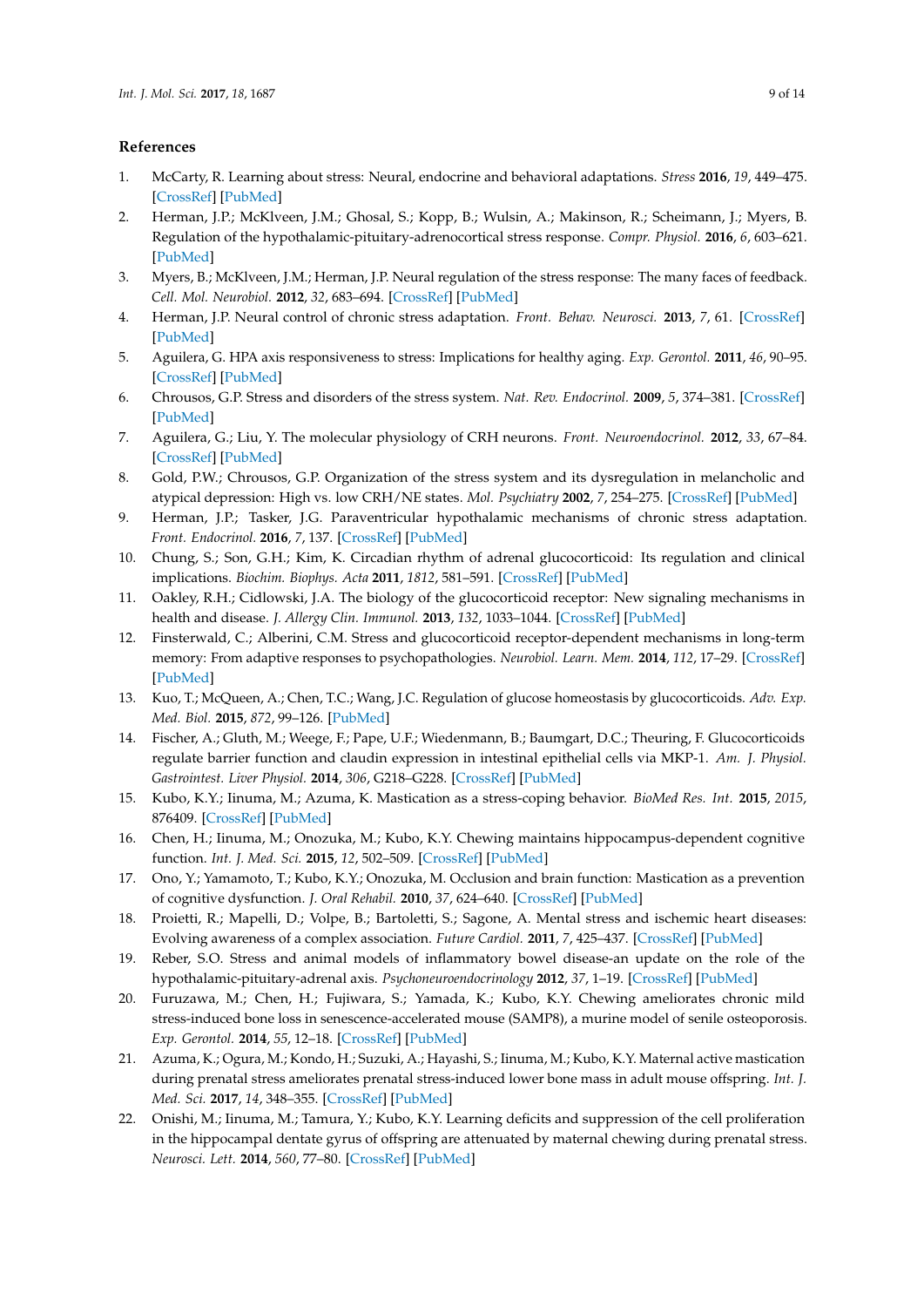- <span id="page-9-0"></span>23. Suzuki, A.; Iinuma, M.; Hayashi, S.; Sato, Y.; Azuma, K.; Kubo, K.Y. Maternal chewing during prenatal stress ameliorates stress-induced hypomyelination, synaptic alterations, and learning impairment in mouse offspring. *Brain Res.* **2016**, *1651*, 36–43. [\[CrossRef\]](http://dx.doi.org/10.1016/j.brainres.2016.09.007) [\[PubMed\]](http://www.ncbi.nlm.nih.gov/pubmed/27613358)
- <span id="page-9-1"></span>24. Shimazaki, Y.; Soh, I.; Saito, T.; Yamashita, Y.; Koga, T.; Miyazaki, H.; Takehara, T. Influence of dentition status on physical disability, mental impairment, and mortality in institutionalized elderly people. *J. Dent. Res.* **2001**, *80*, 340–345. [\[CrossRef\]](http://dx.doi.org/10.1177/00220345010800010801) [\[PubMed\]](http://www.ncbi.nlm.nih.gov/pubmed/11269726)
- <span id="page-9-2"></span>25. Avlund, K.; Holm-Pedersen, P.; Schroll, M. Functional ability and oral health among older people: A longitudinal study from age 75 to 80. *J. Am. Geriatr. Soc.* **2001**, *49*, 954–962. [\[CrossRef\]](http://dx.doi.org/10.1046/j.1532-5415.2001.49187.x) [\[PubMed\]](http://www.ncbi.nlm.nih.gov/pubmed/11527488)
- <span id="page-9-3"></span>26. Miura, H.; Araki, Y.; Umenai, T. Chewing activity and activities of daily living in the elderly. *J. Oral Rehabil.* **1997**, *24*, 457–460. [\[CrossRef\]](http://dx.doi.org/10.1046/j.1365-2842.1997.00530.x) [\[PubMed\]](http://www.ncbi.nlm.nih.gov/pubmed/9219992)
- <span id="page-9-4"></span>27. Teixeira, F.B.; Pereira Fernandes, L.M.; Noronha, P.A.; dos Santos, M.A.; Gomes-Leal, W.; Ferraz Maia, C.S.; Lima, R.R. Masticatory deficiency as a risk factor for cognitive dysfunction. *Int. J. Med. Sci.* **2014**, *11*, 209–214. [\[CrossRef\]](http://dx.doi.org/10.7150/ijms.6801) [\[PubMed\]](http://www.ncbi.nlm.nih.gov/pubmed/24465167)
- 28. Wu, B.; Fillenbaum, G.G.; Plassman, B.L.; Guo, L. Association between oral health and cognitive status: A systematic review. *J. Am. Geriatr. Soc.* **2016**, *64*, 739–751. [\[CrossRef\]](http://dx.doi.org/10.1111/jgs.14036) [\[PubMed\]](http://www.ncbi.nlm.nih.gov/pubmed/27037761)
- 29. Roohafza, H.; Afshar, H.; Keshteli, A.H.; Shirani, M.J.; Afghari, P.; Vali, A.; Adibi, P. Masticatory ability with depression, anxiety, and stress: Does there exist any association? *Dent. Res. J.* **2016**, *13*, 211–216.
- <span id="page-9-9"></span>30. Listl, S. Oral health conditions and cognitive functioning in middle and later adulthood. *BMC Oral Health* **2014**, *14*, 70. [\[CrossRef\]](http://dx.doi.org/10.1186/1472-6831-14-70) [\[PubMed\]](http://www.ncbi.nlm.nih.gov/pubmed/24923362)
- 31. Hansson, P.; Sunnegårdh-Grönberg, K.; Bergdahl, J.; Bergdahl, M.; Nyberg, L.; Nilsson, L.G. Relationship between natural teeth and memory in a healthy elderly population. *Eur. J. Oral Sci.* **2013**, *121*, 333–340. [\[CrossRef\]](http://dx.doi.org/10.1111/eos.12060) [\[PubMed\]](http://www.ncbi.nlm.nih.gov/pubmed/23841785)
- 32. Lexomboon, D.; Trulsson, M.; Wårdh, I.; Parker, M.G. Chewing ability and tooth loss: Association with cognitive impairment in an elderly population study. *J. Am. Geriatr. Soc.* **2012**, *60*, 1951–1956. [\[CrossRef\]](http://dx.doi.org/10.1111/j.1532-5415.2012.04154.x) [\[PubMed\]](http://www.ncbi.nlm.nih.gov/pubmed/23035667)
- <span id="page-9-5"></span>33. Weijenberg, R.A.; Lobbezoo, F.; Knol, D.L.; Tomassen, J.; Scherder, E.J. Increased masticatory activity and quality of life in elderly persons with dementia—A longitudinal matched cluster randomized single-blind multicenter intervention study. *BMC Neurol.* **2013**, *16*, 26. [\[CrossRef\]](http://dx.doi.org/10.1186/1471-2377-13-26) [\[PubMed\]](http://www.ncbi.nlm.nih.gov/pubmed/23496988)
- <span id="page-9-6"></span>34. Onozuka, M.; Watanabe, K.; Mirbod, S.M.; Ozono, S.; Nishiyama, K.; Karasawa, N.; Nagatsu, I. Reduced mastication stimulates impairment of spatial memory and degeneration of hippocampal neurons in aged SAMP8 mice. *Brain Res.* **1999**, *826*, 148–153. [\[CrossRef\]](http://dx.doi.org/10.1016/S0006-8993(99)01255-X)
- <span id="page-9-14"></span>35. Onozuka, M.; Watanabe, K.; Nagasaki, S.; Jiang, Y.; Ozono, S.; Nishiyama, K.; Kawase, T.; Karasawa, N.; Nagatsu, I. Impairment of spatial memory and changes in astroglial responsiveness following loss of molar teeth in aged SAMP8 mice. *Behav. Brain Res.* **2000**, *108*, 145–155. [\[CrossRef\]](http://dx.doi.org/10.1016/S0166-4328(99)00145-X)
- <span id="page-9-15"></span>36. Watanabe, K.; Tonosaki, K.; Kawase, T.; Karasawa, N.; Nagatsu, I.; Fujita, M.; Onozuka, M. Evidence for involvement of dysfunctional teeth in the senile process in the hippocampus of SAMP8 mice. *Exp. Gerontol.* **2001**, *36*, 283–295. [\[CrossRef\]](http://dx.doi.org/10.1016/S0531-5565(00)00216-3)
- <span id="page-9-13"></span>37. Kubo, K.Y.; Yamada, Y.; Iinuma, M.; Iwaku, F.; Tamura, Y.; Watanabe, K.; Nakamura, H.; Onozuka, M. Occlusal disharmony induces spatial memory impairment and hippocampal neuron degeneration via stress in SAMP8 mice. *Neurosci. Lett.* **2007**, *414*, 188–191. [\[CrossRef\]](http://dx.doi.org/10.1016/j.neulet.2006.12.020) [\[PubMed\]](http://www.ncbi.nlm.nih.gov/pubmed/17207572)
- <span id="page-9-7"></span>38. Ichihashi, Y.; Arakawa, Y.; Iinuma, M.; Tamura, Y.; Kubo, K.Y.; Iwaku, F.; Sato, Y.; Onozuka, M. Occlusal disharmony attenuates glucocorticoid negative feedback in aged SAMP8 mice. *Neurosci. Lett.* **2007**, *427*, 71–76. [\[CrossRef\]](http://dx.doi.org/10.1016/j.neulet.2007.09.020) [\[PubMed\]](http://www.ncbi.nlm.nih.gov/pubmed/17928141)
- <span id="page-9-8"></span>39. Chrousos, G.P.; Gold, P.W. The concepts of stress and stress system disorders: Overview of physical and behavioral homeostasis. *JAMA* **1992**, *267*, 1244–1252. [\[CrossRef\]](http://dx.doi.org/10.1001/jama.1992.03480090092034) [\[PubMed\]](http://www.ncbi.nlm.nih.gov/pubmed/1538563)
- <span id="page-9-10"></span>40. Miura, H.H.; Kariyasu, M.; Yamasaki, K.; Arai, Y.; Sumi, Y. Relationship between general health status and the change in chewing ability: A longitudinal study of the frail elderly in Japan over a 3-year period. *Gerodontology* **2005**, *22*, 200–205. [\[CrossRef\]](http://dx.doi.org/10.1111/j.1741-2358.2005.00074.x) [\[PubMed\]](http://www.ncbi.nlm.nih.gov/pubmed/16329227)
- <span id="page-9-11"></span>41. Budtz-Jørgensen, E. Occlusal dysfunction and stress. An experimental study in macaque monkeys. *J. Oral Rehabil.* **1981**, *8*, 1–9. [\[CrossRef\]](http://dx.doi.org/10.1111/j.1365-2842.1981.tb00469.x) [\[PubMed\]](http://www.ncbi.nlm.nih.gov/pubmed/6935390)
- <span id="page-9-12"></span>42. Yoshihara, T.; Matsumoto, Y.; Ogura, T. Occlusal disharmony affects plasma corticosterone and hypothalamic noradrenaline release in rats. *J. Dent. Res.* **2001**, *80*, 2089–2092. [\[CrossRef\]](http://dx.doi.org/10.1177/00220345010800121301) [\[PubMed\]](http://www.ncbi.nlm.nih.gov/pubmed/11808768)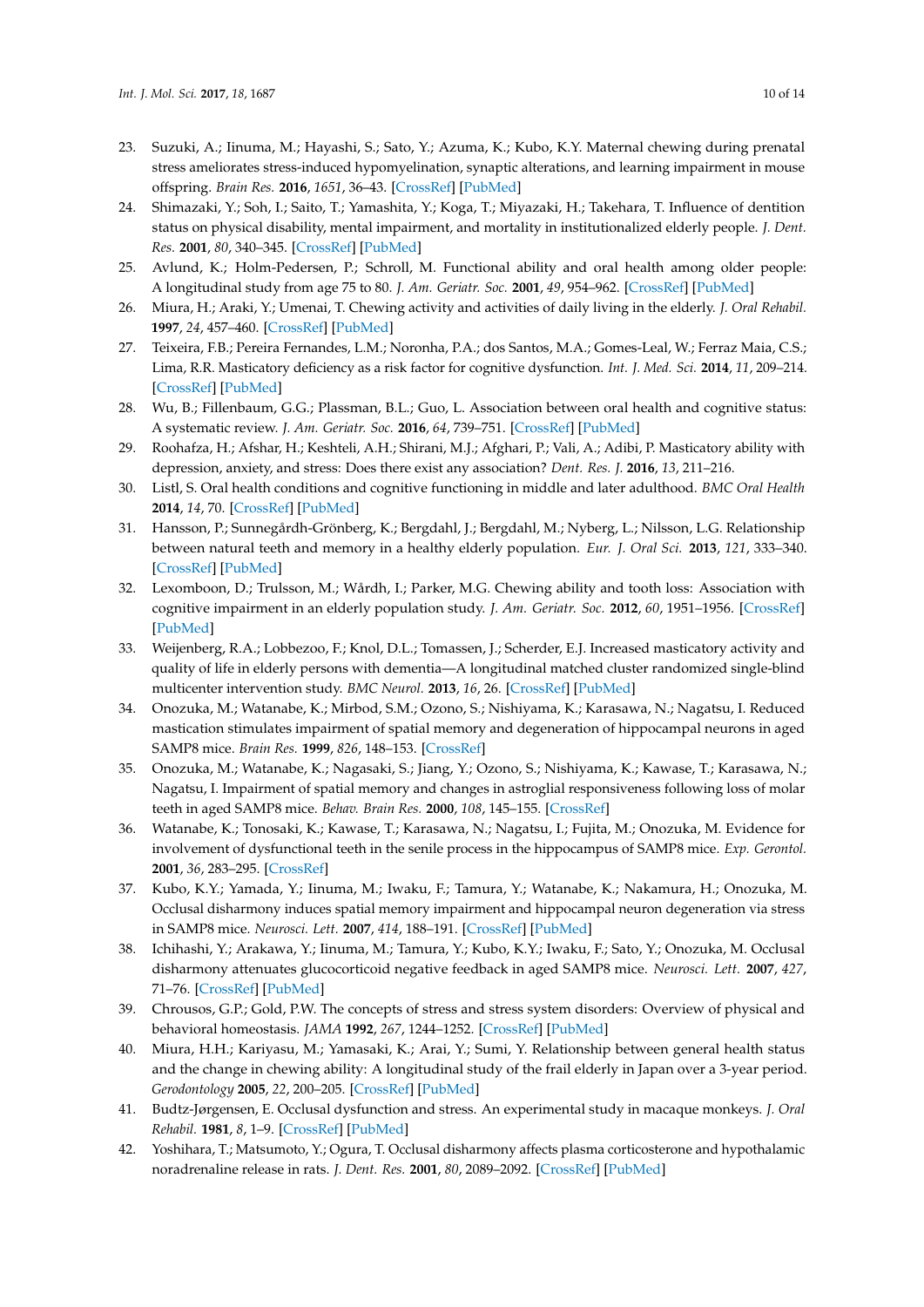- <span id="page-10-0"></span>43. Kubo, K.Y.; Kojo, A.; Yamamoto, T.; Onozuka, M. The bite-raised condition in aged SAMP8 mice induces dendritic spine changes in the hippocampal region. *Neurosci. Lett.* **2008**, *441*, 141–144. [\[CrossRef\]](http://dx.doi.org/10.1016/j.neulet.2008.05.027) [\[PubMed\]](http://www.ncbi.nlm.nih.gov/pubmed/18614288)
- <span id="page-10-15"></span>44. Katayama, T.; Mori, D.; Miyake, H.; Fujiwara, S.; Ono, Y.; Takahashi, T.; Onozuka, M.; Kubo, K.Y. Effect of bite-raised condition on the hippocampal cholinergic system of aged SAMP8 mice. *Neurosci. Lett.* **2012**, *520*, 77–81. [\[CrossRef\]](http://dx.doi.org/10.1016/j.neulet.2012.05.035) [\[PubMed\]](http://www.ncbi.nlm.nih.gov/pubmed/22640898)
- <span id="page-10-9"></span>45. Mori, D.; Katayama, T.; Miyake, H.; Fujiwara, S.; Kubo, K.Y. Occlusal disharmony leads to learning deficits associated with decreased cellular proliferation in the hippocampal dentate gyrus of SAMP8 mice. *Neurosci. Lett.* **2013**, *534*, 228–232. [\[CrossRef\]](http://dx.doi.org/10.1016/j.neulet.2012.12.004) [\[PubMed\]](http://www.ncbi.nlm.nih.gov/pubmed/23262093)
- <span id="page-10-14"></span>46. Miyake, H.; Mori, D.; Katayama, T.; Fujiwara, S.; Sato, Y.; Azuma, K.; Kubo, K.Y. Novel stress increases hypothalamic-pituitary-adrenal activity in mice with a raised bite. *Arch. Oral Biol.* **2016**, *68*, 55–60. [\[CrossRef\]](http://dx.doi.org/10.1016/j.archoralbio.2016.03.020) [\[PubMed\]](http://www.ncbi.nlm.nih.gov/pubmed/27082875)
- <span id="page-10-1"></span>47. Mori, D.; Miyake, H.; Mizutani, K.; Shimpo, K.; Sonoda, S.; Yamamoto, T.; Fujiwara, S.; Kubo, K.Y. Effects of occlusal disharmony on the hippocampal dentate gyrus in aged senescence-accelerated mouse prone 8 (SAMP8). *Arch. Oral Biol.* **2016**, *65*, 95–101. [\[CrossRef\]](http://dx.doi.org/10.1016/j.archoralbio.2016.01.015) [\[PubMed\]](http://www.ncbi.nlm.nih.gov/pubmed/26874024)
- <span id="page-10-2"></span>48. Muramoto, T.; Takano, Y.; Soma, K. Time-related changes in periodontal mechanoreceptors in rat molars after the loss of occlusal stimuli. *Arch. Histol. Cytol.* **2000**, *63*, 369–380. [\[CrossRef\]](http://dx.doi.org/10.1679/aohc.63.369) [\[PubMed\]](http://www.ncbi.nlm.nih.gov/pubmed/11073068)
- <span id="page-10-3"></span>49. Yamamoto, Y.; Tanaka, S.; Tsubone, H.; Atoji, Y.; Suzuki, Y. Age-related changes in sensory and secretomotor nerve endings in the larynx of F344/N rat. *Arch. Gerontol. Geriatr.* **2003**, *36*, 173–183. [\[CrossRef\]](http://dx.doi.org/10.1016/S0167-4943(02)00165-6)
- <span id="page-10-4"></span>50. Watanabe, K.; Ozono, S.; Nishiyama, K.; Saito, S.; Tonosaki, K.; Fujita, M.; Onozuka, M. The molarless condition in aged SAMP8 mice attenuates hippocampal Fos induction linked to water maze performance. *Behav. Brain Res.* **2002**, *128*, 19–25. [\[CrossRef\]](http://dx.doi.org/10.1016/S0166-4328(01)00268-6)
- <span id="page-10-12"></span>51. Onozuka, M.; Watanabe, K.; Fujita, M.; Tonosaki, K.; Saito, S. Evidence for involvement of glucocorticoid response in the hippocampal changes in aged molarless SAMP8 mice. *Behav. Brain Res.* **2002**, *131*, 125–129. [\[CrossRef\]](http://dx.doi.org/10.1016/S0166-4328(01)00378-3)
- 52. Onozuka, M.; Watanabe, K.; Fujita, M.; Tomida, M.; Ozono, S. Changes in the septohippocampal cholinergic system following removal of molar teeth in the aged SAMP8 mouse. *Behav. Brain Res.* **2002**, *133*, 197–204. [\[CrossRef\]](http://dx.doi.org/10.1016/S0166-4328(02)00006-2)
- <span id="page-10-6"></span>53. Kubo, K.Y.; Iwaku, F.; Watanabe, K.; Fujita, M.; Onozuka, M. Molarless-induced changes of spines in hippocampal region of SAMP8 mice. *Brain Res.* **2005**, *1057*, 191–195. [\[CrossRef\]](http://dx.doi.org/10.1016/j.brainres.2005.07.038) [\[PubMed\]](http://www.ncbi.nlm.nih.gov/pubmed/16112090)
- 54. Aoki, H.; Kimoto, K.; Hori, N.; Hoshi, N.; Yamamoto, T.; Onozuka, M. Molarless condition suppresses proliferation but not differentiation rates into neurons in the rat dentate gyrus. *Neurosci. Lett.* **2010**, *469*, 44–48. [\[CrossRef\]](http://dx.doi.org/10.1016/j.neulet.2009.11.041) [\[PubMed\]](http://www.ncbi.nlm.nih.gov/pubmed/19931591)
- <span id="page-10-8"></span>55. Iinuma, M.; Kondo, H.; Kurahashi, M.; Ohnishi, M.; Tamura, Y.; Chen, H.; Kubo, K.Y. Relationship between the early toothless condition and hippocampal functional morphology. *Anat. Physiol.* **2014**, *4*, 563–569. [\[CrossRef\]](http://dx.doi.org/10.4172/2161-0940.1000149)
- 56. Kawahata, M.; Ono, Y.; Ohno, A.; Kawamoto, S.; Kimoto, K.; Onozuka, M. Loss of molars early in life develops behavioral lateralization and impairs hippocampus-dependent recognition memory. *BMC Neurosci.* **2014**, *15*, 4. [\[CrossRef\]](http://dx.doi.org/10.1186/1471-2202-15-4) [\[PubMed\]](http://www.ncbi.nlm.nih.gov/pubmed/24387332)
- <span id="page-10-5"></span>57. Kurahashi, M.; Kondo, H.; Iinuma, M.; Tamura, Y.; Chen, H.; Kubo, K.Y. Tooth loss early in life accelerates age-related bone deterioration in mice. *Tohoku J. Exp. Med.* **2015**, *235*, 29–37. [\[CrossRef\]](http://dx.doi.org/10.1620/tjem.235.29) [\[PubMed\]](http://www.ncbi.nlm.nih.gov/pubmed/25744201)
- <span id="page-10-10"></span>58. Kondo, H.; Kurahashi, M.; Mori, D.; Iinuma, M.; Tamura, Y.; Mizutani, K.; Shimpo, K.; Sonoda, S.; Azuma, K.; Kubo, K.Y. Hippocampus-dependent spatial memory impairment due to molar tooth loss is ameliorated by an enriched environment. *Arch. Oral Biol.* **2016**, *61*, 1–7. [\[CrossRef\]](http://dx.doi.org/10.1016/j.archoralbio.2015.10.006) [\[PubMed\]](http://www.ncbi.nlm.nih.gov/pubmed/26476746)
- <span id="page-10-7"></span>59. Kubo, K.Y.; Murabayashi, C.; Kotachi, M.; Suzuki, A.; Mori, D.; Sato, Y.; Onozuka, M.; Azuma, K.; Iinuma, M. Tooth loss early in life suppresses neurogenesis and synaptophysin expression in the hippocampus and impairs learning in mice. *Arch. Oral Biol.* **2017**, *74*, 21–27. [\[CrossRef\]](http://dx.doi.org/10.1016/j.archoralbio.2016.11.005) [\[PubMed\]](http://www.ncbi.nlm.nih.gov/pubmed/27846401)
- <span id="page-10-11"></span>60. Heard, E.; Martienssen, R.A. Transgenerational epigenetic inheritance: Myths and mechanisms. *Cell* **2014**, *157*, 95–109. [\[CrossRef\]](http://dx.doi.org/10.1016/j.cell.2014.02.045) [\[PubMed\]](http://www.ncbi.nlm.nih.gov/pubmed/24679529)
- <span id="page-10-13"></span>61. Konkle, A.T.; Baker, S.L.; Kentner, A.C.; Barbagallo, L.S.; Merali, Z.; Bielajew, C. Evaluation of the effects of chronic mild stressors on hedonic and physiological responses: Sex and strain compared. *Brain Res.* **2003**, *992*, 227–238. [\[CrossRef\]](http://dx.doi.org/10.1016/j.brainres.2003.08.047) [\[PubMed\]](http://www.ncbi.nlm.nih.gov/pubmed/14625061)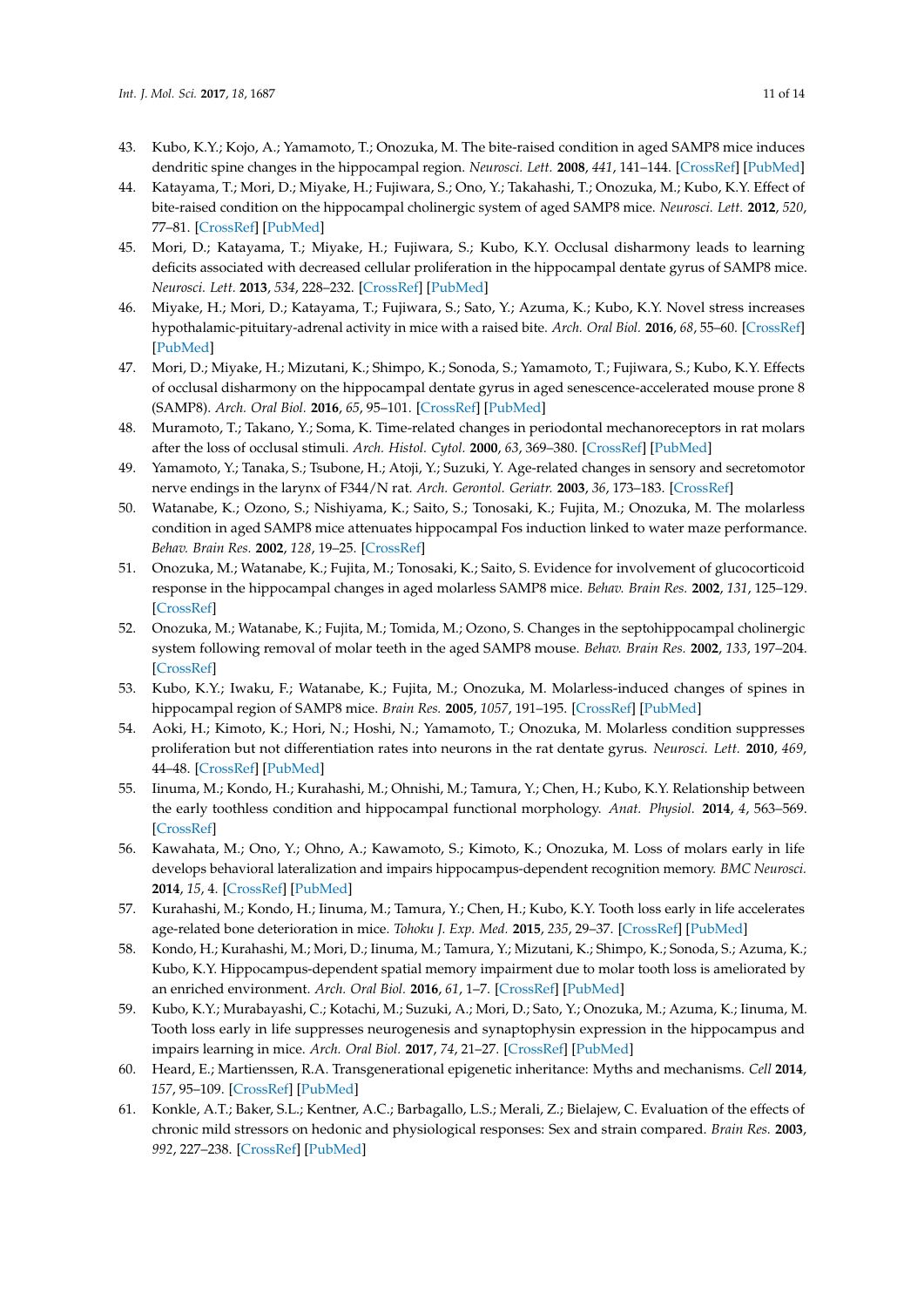- <span id="page-11-0"></span>62. Yirmiya, R.; Goshen, I.; Bajayo, A.; Kreisel, T.; Feldman, S.; Tam, J.; Trembovler, V.; Csernus, V.; Shohami, E.; Bab, I. Depression induces bone loss through stimulation of the sympathetic nervous system. *Proc. Natl. Acad. Sci. USA* **2006**, *103*, 16876–16881. [\[CrossRef\]](http://dx.doi.org/10.1073/pnas.0604234103) [\[PubMed\]](http://www.ncbi.nlm.nih.gov/pubmed/17075068)
- <span id="page-11-1"></span>63. Kubo, K.Y.; Chen, H.; Onozuka, M. The relationship between mastication and cognition. In *Senescence and Senescence-Related Disorders*; Wang, Z., Inuzuka, H., Eds.; InTach: Rijeka, Croatia, 2013; pp. 115–132.
- <span id="page-11-2"></span>64. Onozuka, M.; Hirano, Y.; Tachibana, A.; Kim, W.; Ono, Y.; Sasaguri, K.; Kubo, K.Y.; Niwa, M.; Kanematsu, K.; Watanabe, K. Interactions between chewing and brain activities in human. In *Novel Trends in Brain Science*; Onozula, M., Yen, C.T., Eds.; Springer: Tokyo, Japan, 2008; pp. 99–113.
- <span id="page-11-3"></span>65. Jonas, P.; Lisman, J. Structure, function, and plasticity of hippocampal dentate gyrus microcircuits. *Front. Neural Circuit* **2014**, *8*, 107. [\[CrossRef\]](http://dx.doi.org/10.3389/fncir.2014.00107) [\[PubMed\]](http://www.ncbi.nlm.nih.gov/pubmed/25309334)
- <span id="page-11-4"></span>66. Snyder, J.S.; Soumier, A.; Brewer, M.; Pickel, J.; Cameron, H.A. Adult hippocampal neurogenesis buffers stress responses and depressive behaviour. *Nature* **2011**, *476*, 458–461. [\[CrossRef\]](http://dx.doi.org/10.1038/nature10287) [\[PubMed\]](http://www.ncbi.nlm.nih.gov/pubmed/21814201)
- <span id="page-11-5"></span>67. Strong, R.; Hicks, P.; Hsu, L.; Bartus, R.T.; Enna, S.J. Age-related alterations in the rodent brain cholinergic system and behavior. *Neurobiol. Aging* **1980**, *1*, 59–63. [\[CrossRef\]](http://dx.doi.org/10.1016/0197-4580(80)90025-1)
- <span id="page-11-6"></span>68. Gilad, G.M. The stress-induced response of the septo-hippocampal cholinergic system. A vectorial outcome of psychoneuroendocrinological interactions. *Psychoneuroendocrinology* **1987**, *12*, 167–184. [\[CrossRef\]](http://dx.doi.org/10.1016/0306-4530(87)90002-3)
- <span id="page-11-7"></span>69. Hu, Y.; Zhu, D.Y. Hippocampus and nitric oxide. *Vitam. Horm.* **2014**, *96*, 127–160. [\[PubMed\]](http://www.ncbi.nlm.nih.gov/pubmed/25189386)
- <span id="page-11-8"></span>70. Zhu, L.J.; Liu, M.Y.; Li, H.; Liu, X.; Chen, C.; Han, Z.; Wu, H.Y.; Jing, X.; Zhou, H.H.; Suh, H.; et al. The different roles of glucocorticoids in the hippocampus and hypothalamus in chronic stress-induced HPA axis hyperactivity. *PLoS ONE* **2014**, *9*, e97589. [\[CrossRef\]](http://dx.doi.org/10.1371/journal.pone.0097689) [\[PubMed\]](http://www.ncbi.nlm.nih.gov/pubmed/24831808)
- <span id="page-11-9"></span>71. De Kloet, E.R.; Vreugdenhil, E.; Oitzl, M.S.; Joëls, M. Brain corticosteroid receptor balance in health and disease. *Endocr. Rev.* **1998**, *19*, 269–301. [\[CrossRef\]](http://dx.doi.org/10.1210/er.19.3.269) [\[PubMed\]](http://www.ncbi.nlm.nih.gov/pubmed/9626555)
- <span id="page-11-10"></span>72. Reul, J.M.; de Kloet, E.R. Two receptor systems for corticosterone in rat brain: Microdistribution and differential occupation. *Endocrinology* **1985**, *117*, 2505–2511. [\[CrossRef\]](http://dx.doi.org/10.1210/endo-117-6-2505) [\[PubMed\]](http://www.ncbi.nlm.nih.gov/pubmed/2998738)
- <span id="page-11-11"></span>73. Veenema, A.H.; Meijer, O.C.; de Kloet, E.R.; Koolhaas, J.M.; Bohus, B.G. Differences in basal and stress-induced HPA regulation of wild house mice selected for high and low aggression. *Horm. Behav.* **2003**, *43*, 197–204. [\[CrossRef\]](http://dx.doi.org/10.1016/S0018-506X(02)00013-2)
- <span id="page-11-12"></span>74. Zhou, Q.G.; Hu, Y.; Hua, Y.; Hu, M.; Luo, C.X.; Han, X.; Zhu, X.J.; Wang, B.; Xu, J.S.; Zhu, D.Y. Neuronal nitric oxide synthase contributes to chronic stress-induced depression by suppressing hippocampal neurogenesis. *J. Neurochem.* **2007**, *103*, 1843–1854. [\[CrossRef\]](http://dx.doi.org/10.1111/j.1471-4159.2007.04914.x) [\[PubMed\]](http://www.ncbi.nlm.nih.gov/pubmed/17854383)
- <span id="page-11-13"></span>75. Calabrese, V.; Mancuso, C.; Calvani, M.; Rizzarelli, E.; Butterfield, D.A.; Stella, A.M. Nitric oxide in the central nervous system: Neuroprotection versus neurotoxicity. *Nat. Rev. Neurosci.* **2007**, *8*, 766–775. [\[CrossRef\]](http://dx.doi.org/10.1038/nrn2214) [\[PubMed\]](http://www.ncbi.nlm.nih.gov/pubmed/17882254)
- <span id="page-11-14"></span>76. Meyer, U.; van Kampen, M.; Isovich, E.; Flügge, G.; Fuchs, E. Chronic psychosocial stress regulates the expression of both GR and MR mRNA in the hippocampal formation of tree shrews. *Hippocampus* **2001**, *11*, 329–336. [\[CrossRef\]](http://dx.doi.org/10.1002/hipo.1047) [\[PubMed\]](http://www.ncbi.nlm.nih.gov/pubmed/11769314)
- <span id="page-11-15"></span>77. Juruena, M.F. Early-life stress and HPA axis trigger recurrent adulthood depression. *Epilepsy Behav.* **2014**, *38*, 148–159. [\[CrossRef\]](http://dx.doi.org/10.1016/j.yebeh.2013.10.020) [\[PubMed\]](http://www.ncbi.nlm.nih.gov/pubmed/24269030)
- <span id="page-11-16"></span>78. Porter, R.J.; Gallagher, P.; Watson, S.; Young, A.T. Corticosteroid-serotonin interactions in depression: A review of the human evidence. *Psychopharmacology* **2004**, *173*, 1–17. [\[CrossRef\]](http://dx.doi.org/10.1007/s00213-004-1774-1) [\[PubMed\]](http://www.ncbi.nlm.nih.gov/pubmed/15007595)
- <span id="page-11-17"></span>79. McEuen, J.G.; Beck, S.G.; Bale, T.L. Failure to mount adaptive responses to stress results in dysregulation and cell death in the midbrain raphe. *J. Neurosci.* **2008**, *28*, 8169–8177. [\[CrossRef\]](http://dx.doi.org/10.1523/JNEUROSCI.0004-08.2008) [\[PubMed\]](http://www.ncbi.nlm.nih.gov/pubmed/18701679)
- <span id="page-11-18"></span>80. Savitz, J.; Lucki, I.; Drevets, W.C. 5-TH1A receptor function in major depressive disorder. *Prog. Neurobiol.* **2009**, *88*, 17–31. [\[CrossRef\]](http://dx.doi.org/10.1016/j.pneurobio.2009.01.009) [\[PubMed\]](http://www.ncbi.nlm.nih.gov/pubmed/19428959)
- <span id="page-11-19"></span>81. Chen, G.L.; Miller, G.M. Advances in tryptophan hydroxylase-2 gene expression regulation: New insights into serotonin-stress interaction and clinical implications. *Am. J. Med. Genet. B Neuropsychiatr. Genet.* **2012**, *159B*, 152–171. [\[CrossRef\]](http://dx.doi.org/10.1002/ajmg.b.32023) [\[PubMed\]](http://www.ncbi.nlm.nih.gov/pubmed/22241550)
- <span id="page-11-20"></span>82. Clark, J.A.; Flick, R.B.; Pai, L.Y.; Szalayova, I.; Key, S.; Conley, R.K.; Deutch, A.Y.; Hutson, P.H.; Mezey, E. Glucocorticoid modulation of tryptophan hydroxylase-2 protein in raphe nuclei and 5-hydroxytryptophan concentrations in frontal cortex of C57/BI6 mice. *Mol. Psychiatry* **2008**, *13*, 498–506. [\[CrossRef\]](http://dx.doi.org/10.1038/sj.mp.4002041) [\[PubMed\]](http://www.ncbi.nlm.nih.gov/pubmed/17622221)
- <span id="page-11-21"></span>83. Konno, M.; Takeda, T.; Kawakami, Y.; Suzuki, Y.; Kawano, Y.; Nakajima, K.; Ozawa, T.; Ishigami, K.; Takemura, N.; Sakatani, K. Relationships Between Gum-Chewing and Stress. *Adv. Exp. Med. Biol.* **2016**, *876*, 343–349. [\[PubMed\]](http://www.ncbi.nlm.nih.gov/pubmed/26782231)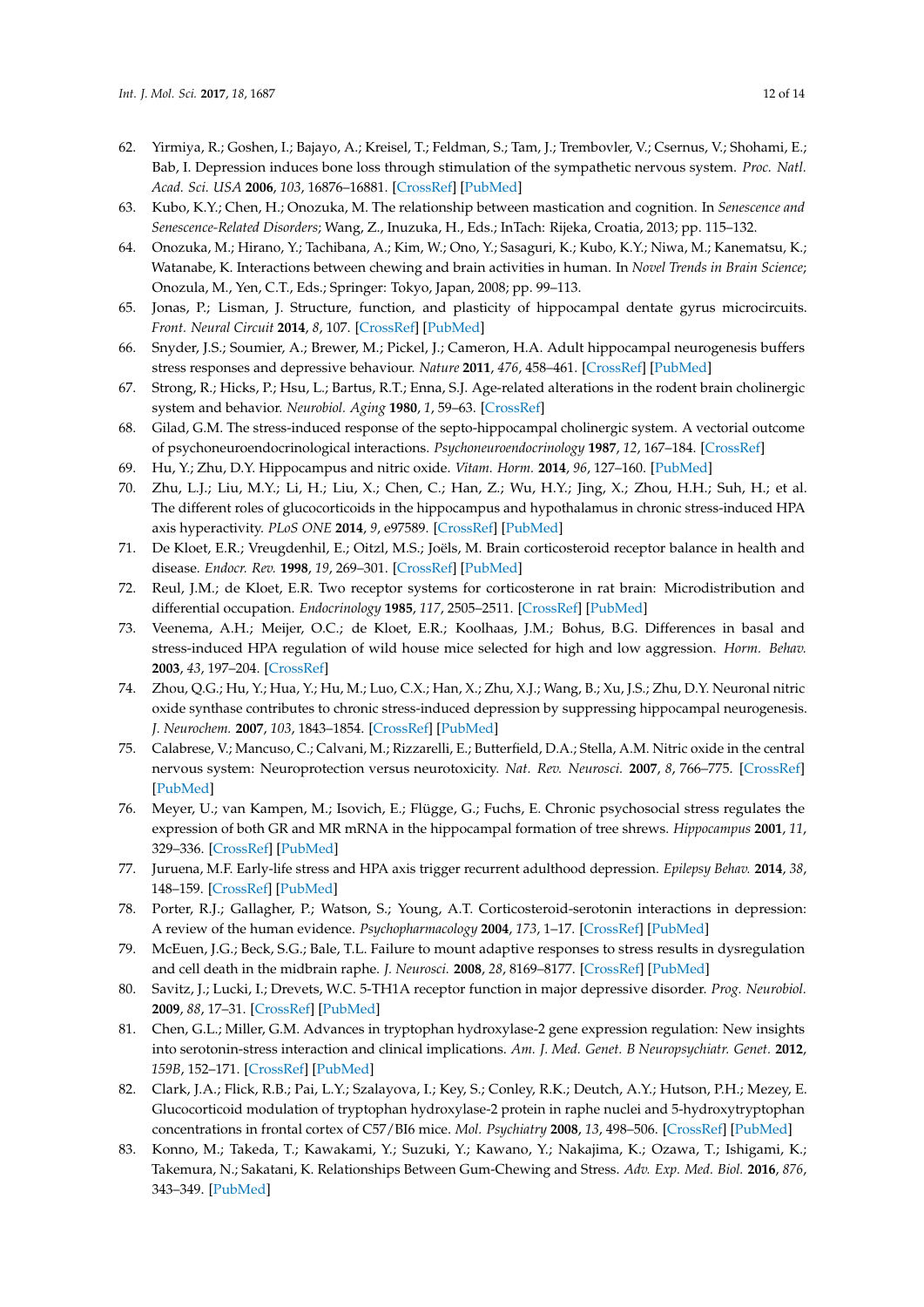- <span id="page-12-0"></span>84. Hasegawa, Y.; Tachibana, Y.; Sakagami, J.; Zhang, M.; Urade, M.; Ono, T. Flavor-enhanced modulation of cerebral blood flow during gum chewing. *PLoS ONE* **2013**, *8*, e66313. [\[CrossRef\]](http://dx.doi.org/10.1371/annotation/d1f70d63-1261-49c1-9499-6ef5763a6c90)
- <span id="page-12-1"></span>85. Utsugi, C.; Miyazono, S.; Osada, K.; Sasajima, H.; Noguchi, T.; Matsuda, M.; Kashiwayanagi, M. Hard-diet feeding recovers neurogenesis in the subventricular zone and olfactory functions of mice impaired by soft-diet feeding. *PLoS ONE* **2014**, *9*, e97309. [\[CrossRef\]](http://dx.doi.org/10.1371/journal.pone.0097309) [\[PubMed\]](http://www.ncbi.nlm.nih.gov/pubmed/24817277)
- <span id="page-12-2"></span>86. Ichihashi, Y.; Saito, N.; Arakawa, Y.; Kurata, C.; Iinuma, M.; Tamura, Y.; Iwaku, F.; Kubo, K.Y. The bite-raised condition in aged SAMP8 mice reduces the expression of glucocorticoid receptors in the dorsal and ventral hippocampus. *Okajimas Folia Anat. Jpn.* **2008**, *84*, 137–142. [\[CrossRef\]](http://dx.doi.org/10.2535/ofaj.84.137) [\[PubMed\]](http://www.ncbi.nlm.nih.gov/pubmed/18464530)
- 87. Sasaguri, K.; Yoshikawa, G.; Yamada, K.; Miyake, S.; Kubo, K.Y.; Yamamoto, T. Combination of chewing and stress up-regulates hippocampal glucocorticoid receptor in contrast to the increase of mineralocorticoid receptor under stress only. *Neurosci. Lett.* **2012**, *519*, 20–25. [\[CrossRef\]](http://dx.doi.org/10.1016/j.neulet.2012.04.080) [\[PubMed\]](http://www.ncbi.nlm.nih.gov/pubmed/22579827)
- <span id="page-12-3"></span>88. Miyake, S.; Yoshikawa, G.; Yamada, K.; Sasaguri, K.; Yamamoto, T.; Onozuka, M.; Sato, S. Chewing ameliorates stress-induced suppression of spatial memory by increasing glucocorticoid receptor expression in the hippocampus. *Brain Res.* **2012**, *1446*, 34–39. [\[CrossRef\]](http://dx.doi.org/10.1016/j.brainres.2012.01.011) [\[PubMed\]](http://www.ncbi.nlm.nih.gov/pubmed/22353752)
- <span id="page-12-4"></span>89. Brown, R.E.; Stevens, D.R.; Haas, H.L. The physiology of brain histamine. *Prog. Neurobiol.* **2001**, *63*, 637–672. [\[CrossRef\]](http://dx.doi.org/10.1016/S0301-0082(00)00039-3)
- <span id="page-12-5"></span>90. Fujise, T.; Yoshimatsu, H.; Kurokawa, M.; Oohara, A.; Kang, M.; Nakata, M.; Sakata, T. Satiation and masticatory function modulated by brain histamine in rats. *Proc. Soc. Exp. Biol. Med.* **1998**, *217*, 228–234. [\[CrossRef\]](http://dx.doi.org/10.3181/00379727-217-44227) [\[PubMed\]](http://www.ncbi.nlm.nih.gov/pubmed/9452148)
- <span id="page-12-6"></span>91. Sakata, T.; Yoshimatsu, H.; Masaki, T.; Tsuda, K. Anti-obesity actions of mastication driven by histamine neurons in rats. *Exp. Biol. Med.* **2003**, *228*, 1106–1110. [\[CrossRef\]](http://dx.doi.org/10.1177/153537020322801002)
- <span id="page-12-7"></span>92. Mochizuki, T.; Okakura-Mochizuki, K.; Horii, A.; Yamamoto, Y.; Yamatodani, A. Histaminergic modulation of hippocampal acetylcholine release in vivo. *J. Neurochem.* **1994**, *62*, 2275–2282. [\[CrossRef\]](http://dx.doi.org/10.1046/j.1471-4159.1994.62062275.x) [\[PubMed\]](http://www.ncbi.nlm.nih.gov/pubmed/7910631)
- <span id="page-12-8"></span>93. Ono, Y.; Kataoka, T.; Miyake, S.; Sasaguri, K.; Sato, S.; Onozuka, M. Chewing rescues stress-suppressed hippocampal long-term potentiation via activation of histamine H1 receptor. *Neurosci. Res.* **2009**, *64*, 385–390. [\[CrossRef\]](http://dx.doi.org/10.1016/j.neures.2009.04.011) [\[PubMed\]](http://www.ncbi.nlm.nih.gov/pubmed/19393269)
- <span id="page-12-9"></span>94. Tanaka, T.; Yoshida, M.; Yokoo, H.; Tomita, M.; Tanaka, M. Expression of aggression attenuates both stress-induced gastric ulcer formation and increases in noradrenaline release in the rat amygdala assessed by intracerebral microdialysis. *Pharmacol. Biochem. Behav.* **1998**, *59*, 27–31. [\[CrossRef\]](http://dx.doi.org/10.1016/S0091-3057(97)00312-2)
- <span id="page-12-10"></span>95. Tsuda, A.; Tanaka, M.; Ida, Y.; Shirao, I.; Gond, Y.; Oguchi, M.; Yoshida, M. Expression of aggression attenuates stress-induced increases in rat brain noradrenaline turnover. *Brain Res.* **1988**, *474*, 174–180. [\[CrossRef\]](http://dx.doi.org/10.1016/0006-8993(88)90680-4)
- <span id="page-12-11"></span>96. Stalnaker, T.A.; España, R.A.; Berridge, C.W. Coping behavior causes asymmetric changes in neuronal activation in the prefrontal cortex and amygdala. *Synapse* **2009**, *63*, 82–85. [\[CrossRef\]](http://dx.doi.org/10.1002/syn.20583) [\[PubMed\]](http://www.ncbi.nlm.nih.gov/pubmed/18932226)
- <span id="page-12-12"></span>97. Berridge, C.W.; Mitton, E.; Clark, W.; Roth, R.H. Engagement in a non-escape (displacement) behavior elicits a selective and lateralized suppression of frontal cortical dopaminergic utilization in stress. *Synapse* **1999**, *32*, 187–197. [\[CrossRef\]](http://dx.doi.org/10.1002/(SICI)1098-2396(19990601)32:3<187::AID-SYN5>3.0.CO;2-9)
- <span id="page-12-13"></span>98. Gómez, F.M.; Giralt, M.T.; Sainz, B.; Arrúe, A.; Prieto, M.; García-Vallejo, P. A possible attenuation of stress-induced increases in striatal dopamine metabolism by the expression of non-functional masticatory activity in the rat. *Eur. J. Oral Sci.* **1999**, *107*, 461–467. [\[CrossRef\]](http://dx.doi.org/10.1046/j.0909-8836.1999.eos107607.x) [\[PubMed\]](http://www.ncbi.nlm.nih.gov/pubmed/10625105)
- <span id="page-12-14"></span>99. Ono, Y.; Kataoka, T.; Miyake, S.; Cheng, S.J.; Tachibana, A.; Sasaguri, K.I.; Onozuka, M. Chewing ameliorates stress-induced suppression of hippocampal long-term potentiation. *Neuroscience* **2008**, *154*, 1352–1359. [\[CrossRef\]](http://dx.doi.org/10.1016/j.neuroscience.2008.04.057) [\[PubMed\]](http://www.ncbi.nlm.nih.gov/pubmed/18534765)
- <span id="page-12-15"></span>100. Lee, T.; Saruta, J.; Sasaguri, K.; Sato, S.; Tsukinoki, K. Allowing animals to bite reverses the effects of immobilization stress on hippocampal neurotrophin expression. *Brain Res.* **2008**, *1195*, 43–49. [\[CrossRef\]](http://dx.doi.org/10.1016/j.brainres.2007.12.013) [\[PubMed\]](http://www.ncbi.nlm.nih.gov/pubmed/18191115)
- <span id="page-12-16"></span>101. Conner, R.L.; Vernikos-Danellis, J.; Levine, S. Stress, fighting and neuroendocrine function. *Nature* **1971**, *234*, 564–566. [\[CrossRef\]](http://dx.doi.org/10.1038/234564a0) [\[PubMed\]](http://www.ncbi.nlm.nih.gov/pubmed/4334190)
- <span id="page-12-17"></span>102. Sapolsky, R.M.; Krey, L.C.; McEwen, B.S. Stress down-regulates corticosterone receptors in a site-specific manner in the brain. *Endocrinology* **1984**, *114*, 287–292. [\[CrossRef\]](http://dx.doi.org/10.1210/endo-114-1-287) [\[PubMed\]](http://www.ncbi.nlm.nih.gov/pubmed/6690273)